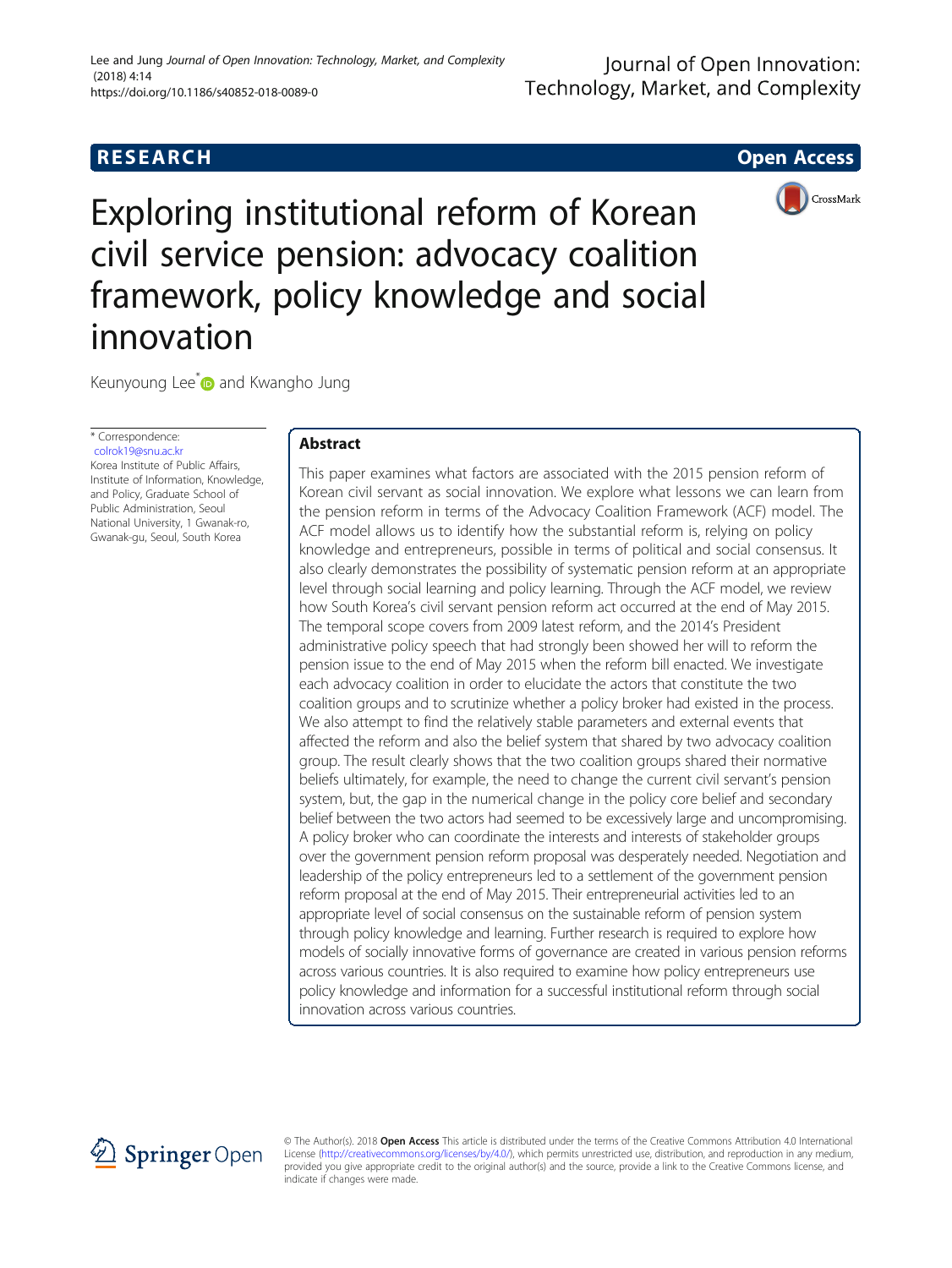#### Introduction

Knowledge and information are crucial to inducing a grand social consensus on how to define complicated common issues and on how to design reforms to solve them. Knowledge provides policy direction and idea about how to identify and unravel various common issues we face. Social and institutional innovation for global problems and public policy concerns involves heterogeneous interests and competing solutions. It is not easy to find a unified agreeable solution from various political stakeholders, especially not only because of lack of information and knowledge about the resolution but also because of lack of experience to solve them. For instance, it is difficult to design and implement optimal institutional reforms for the public pension, health insurance, and environmental pollutions with social externalities and market failure because of lack of social knowledge about the solution to the reform idea and process as well as a strong political resistance to those reforms.

Various institutional reforms across countries can provide a promising opportunity to learn how social innovation can contribute to reconstructing and harmonizing competing political interests embedded in policy reforms (Dolowitz & Marsh, [1996,](#page-21-0) [2000](#page-21-0); Greener, [2002;](#page-21-0) Marier, [2009;](#page-21-0) Martin, [1995;](#page-21-0) Peck, [2011;](#page-21-0) Zahariadis & Allen, [1995](#page-22-0); Weible, [2007\)](#page-22-0). For instance, the evolution and reform of public employee pension systems across countries' pension reform usually involve a very complicated political and economic interests. Since the 1990s, most developed countries have experienced increasing political and social pressures on the need to reform public pensions due to aging and government fiscal deficits. The Korean government has also received increasing political and social pressures on public pension reforms. The past major reforms of civil servant pension in South Korea took place at 1995, 2000, 2009 and 2015. Compared the three previous pension reforms, the 2015 pension reform has resulted in the most cost-cutting policy alternatives through the participation of various stakeholders and political and social consensus processes. The 2015 pension reform in South Korea provides a meaningful social knowledge about how to induce institutional reform involving complicated political interests.

In a real world, it is difficult to find optimal economic and social solution to complicated political issues such as pension reform. There are very few institutional reforms through political consensus and social innovation leading to sustainable pensions system. Most pension reforms across various countries have demonstrated many failures. Some reforms were successful but most of them were not. However, the 2015 pension reform of Korean civil servant is a relatively rare case of successful institutional reform as social innovation. This reform case provides a good insight of how social innovation leads to successful institution reform. There are still few studies about how policy reforms can be explained as a framework of social innovation in terms of policy knowledge, learning, and entrepreneurs in the policy process.

It is surprising that the massive reform of civil servant pension which is hard to imagine in Europe has been achieved through political and social consensus in a short period of time in South Korea. Until now, past reforms of civil servant pension have focused mainly on short-term effects and once the effects of the increase in contributions have disappeared. However, this time, not only did it actually cut pension rates for the first time, but it also freezes pensioners' pensions for five years. In particular, the 5-year freeze of pension is significant because the financial effect of pension reform has a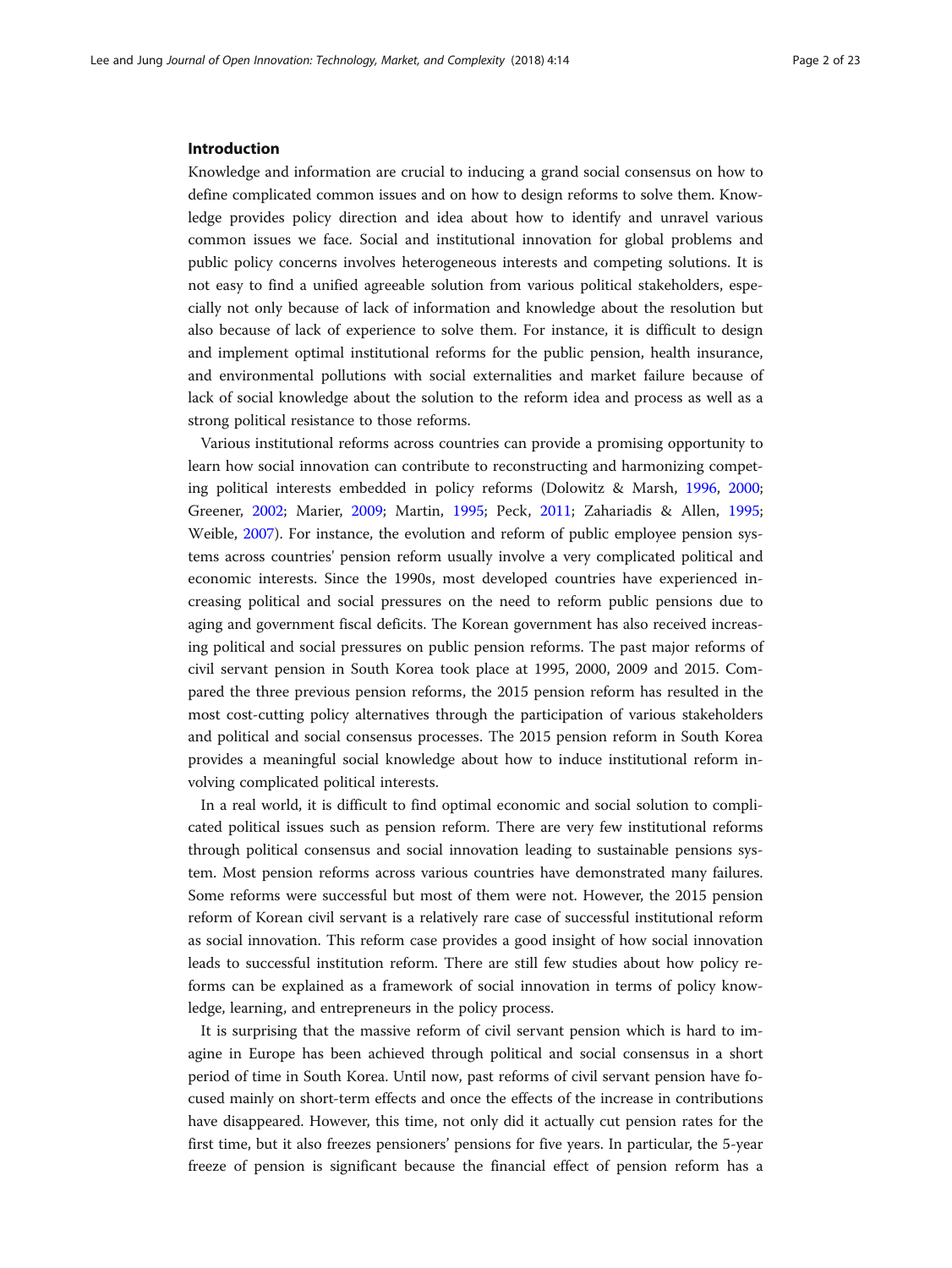positive impact over the long term. The government pension reform proposal has been successfully made with partial sacrifice and concession by public officials.<sup>1</sup>

Park's administration in South Korea is the first government who handled the issue in a wholesale with support from the public. That is why the civil servant pension reform in 2015 shows the uniqueness along the other bills. International pension experts highlight that the civil service pension reform in South Korea is successful and desirable in terms of the current reform process and content.<sup>2</sup> This pension reform has been regarded as a successful social contract from abroad. It is important to analyze the policy-making process that happens less frequently in society. It is crucial to understand the curiosity of the key policy actors and events for the future government plan that might be repeated.

The composition of this paper is as follows. First, we want to analyze institutional reform such as public servant pension in social innovation and political negotiation process. In particular, we would like to analyze policy processes such as pension reform from the viewpoint of the role of policy negotiators, utilization of policy knowledge, and the learning of civic society on institutional conflicts. Second, we will analyze the reform process of public servant pension based on the model of policy advocacy. Specifically, we would like to focus on the role of policy knowledge and experts. Finally, we emphasize that the solution of the conflicts surrounding the system reform can be analyzed from the viewpoint of policy knowledge and policy community as social innovation.

## Institutional reform theories: Social innovation and the ACF model

Innovation research has expanded its scope and applicability to various open innovation areas including social business and industrial areas (Yun et al., [2016](#page-22-0)). Recent studies have explored how social innovation can evolve from the medical sector (Roh & Kim, [2017](#page-22-0)) and how to implement social innovation (Svirina et al., [2016\)](#page-22-0). Institutional reform and innovation may be significantly related to social business and social innovation. However, little research has attempted to link institutional reform to social innovation in terms of policy coalition framework such as policy entrepreneurs and policy information.

Current complicated society needs smart social innovation for public interest beyond business innovation for profit (Ackerman & Alstott, [1999;](#page-21-0) Ayob et al., [2016](#page-21-0)). Promoting common goods and community values involve sustainable institutional reform to coordinate competing interests from multiple stakeholders. Institutional reform is, however, inherently intertwined with intricate political interests (Christopoulos & Ingold, [2015](#page-21-0); Edmiston, [2016\)](#page-21-0). A typical economic innovation that seeks to maximize utility or profits can hardly lead to appropriate institutional reforms for community sustainability. Social innovation would be essential to solving competing interests involved from various stakeholders through political negotiation and social consensus (Mulgan, [2006](#page-21-0)). Social innovation allows us to learn how to find cooperative negotiation process and how to generate social knowledge through social interactions among various stakeholders (Mulgan, [2005](#page-21-0)). Social innovation can provide a social agreement on how multiple competing stakeholders come together to develop new practices that traditionally would have emerged only from a bureaucratic, top-down process in various institutional reforms (Mulgan et al., [2007;](#page-21-0) Murray et al., [2010](#page-21-0)). The promising solution of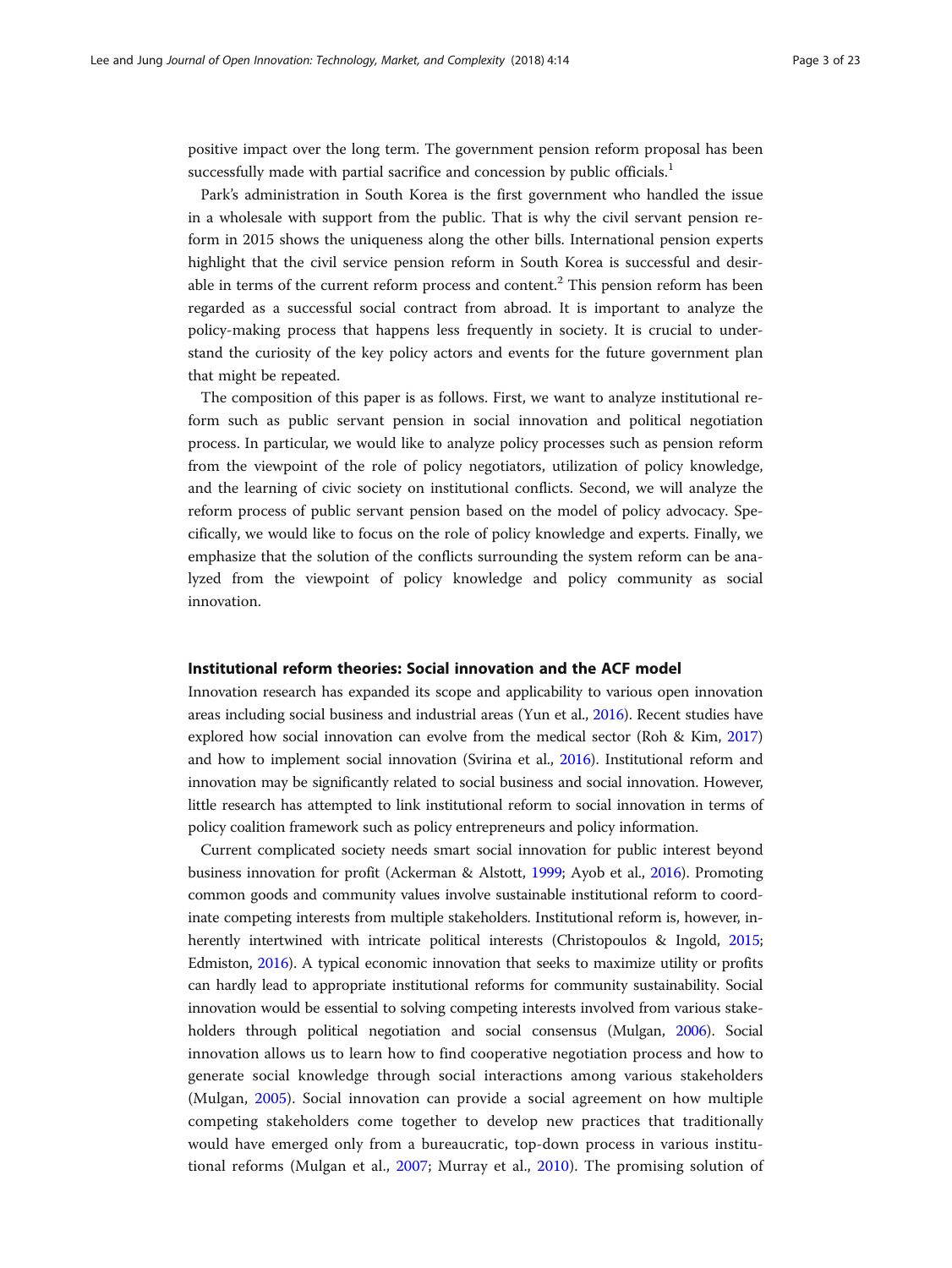an increasingly unequal and social conflict tensions embedded into institutional arrangements and social contract can be derived from social innovation.

#### Institutional reform as social innovation

This paper assumes that institutional reforms include policy reform as well as other institutional innovations from rules, norms, and social practices in public policy areas. In this sense, social innovation can include various institutional reforms. Pension reform can be regarded as an institutional reform to adjust and change various eligible rules for pension management. In this paper, pension reform is regarded as policy reform including restructuring and transformation of various rules in pension system. Social innovation in public policy comes from an effective response to the conflict that pits the policy entrepreneur against a hostile political milieu. Social innovation should be viewed in terms of achieving political consensus, even if incomplete reforms are sought rather than in radical changes in pension reform. Further, it is a social innovation for conflict resolution that created social expectation and demand to experience policy learning and future consensus.

Social innovation comes from social experimentation and reshapes power relationships (Manzini, [2014](#page-21-0); Mulgan et al., [2007;](#page-21-0) Nicholls et al., [2015\)](#page-21-0). Social innovation involves social experiences to search for new solutions to unsolved social problems (Cajaiba-Santana, [2014](#page-21-0); Mulgan, [2006\)](#page-21-0). Social innovation seeks to understand the heterogeneous innovation processes that bring about civil-society-based social changes. Social innovation is politically constructed product of a need or a quest for solutions to various community problems. The first process of institutional reform as social innovation is to diffuse and attain recognition of the legitimacy of an innovative project in various policy reforms. The next process is that policy entrepreneurs are to play a positive or negative mediating role to clear up political barriers, to apply diverse information and knowledge embedded into competing interests and conflicts, and to craft and build political consensus.

There have been various types of research on social innovation. However, they have provided an anecdotal evidence and case studies. The topics about social innovation research cover various areas from community innovation, urban development, and social entrepreneurship. This paper focuses on how social innovation can be contributed to explaining the creating of a greater public interest and the common good in policy reforms.

Policy ideas presented by policy experts have created the basic environment for consensus. In the future, we have created social expectations that policy knowledge and experts can play a greater role in addressing conflicts and suggesting solutions.

#### ACF model: Information, beliefs and policy learning

Advocacy coalition framework(ACF) describe this political and social process as social innovation to policy transformation for sustainable pension system. ACF and social innovation provide a theoretical framework of the pension reform as political process and social innovation. Relevant stakeholders and political coalitions are involved in the reform process to induce political consensus with common beliefs and agreement. The ACF model describes a useful conceptual framework that explains the stability and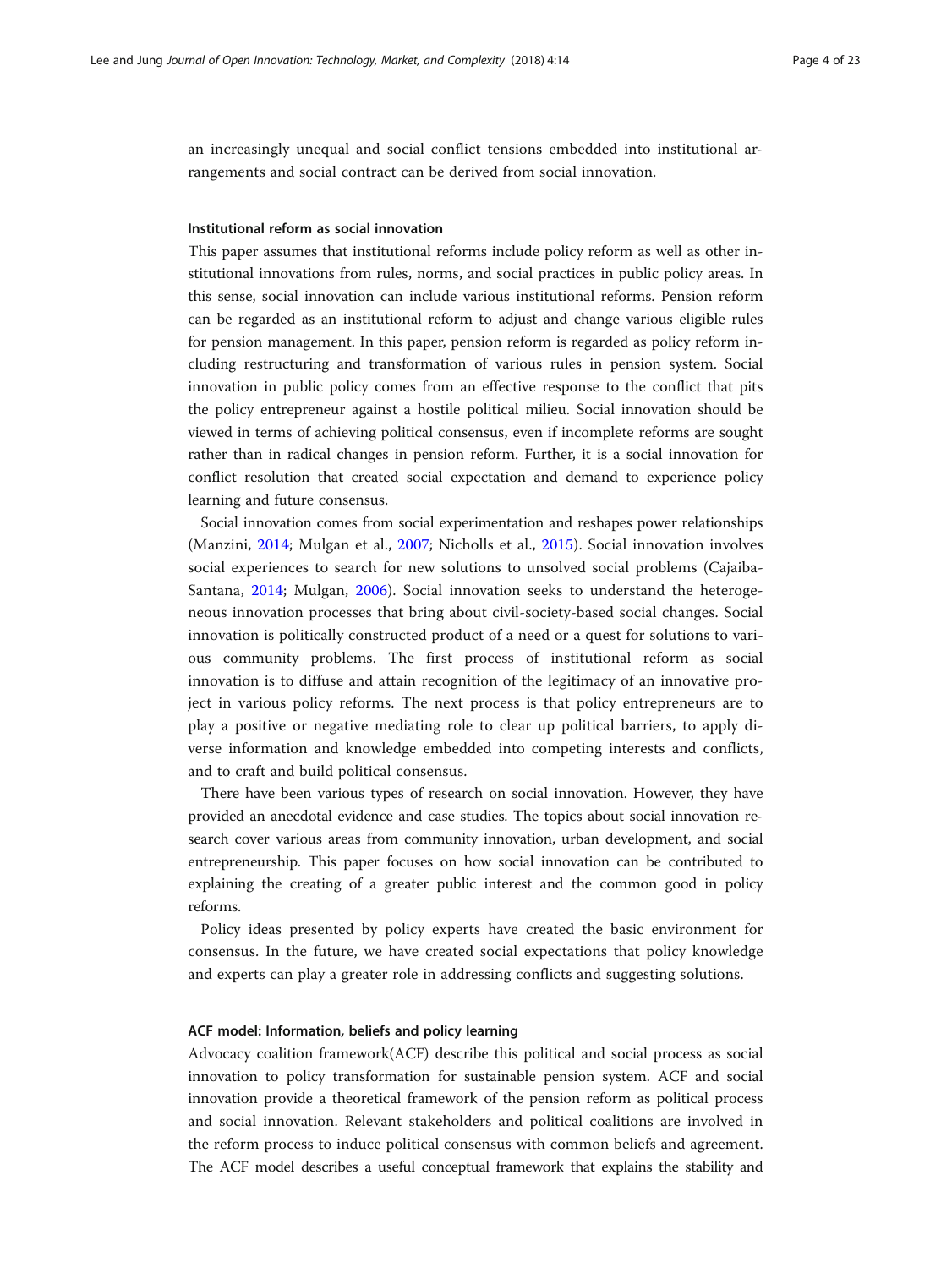change of public policies involving various institutional reforms (Jenkins-Smith et al., [1991](#page-21-0); Jenkins-Smith & Sabatier, [1994;](#page-21-0) Weible, [2007](#page-22-0); Weible et al., [2009](#page-22-0)). It mainly focuses on the coalitions that share normative beliefs and sometimes behave harmoniously. The coalition groups comprehend changes in policy as the results of competition between coalition groups to bring their concepts and beliefs into formal actions. The ACF model is based on the four basic premises.

First, Jenkins-Smith & Sabatier [\(1994](#page-21-0)) claimed that time period of a decade or more should be needed to comprehend the changes in policy process and the role of understanding therein. The concentration on a time period of 10 years or more is originated directly from the findings about the understanding the functions of political studies. An inevitable result is that it is the accumulated effect of findings from different researches and also daily-life-knowledge that has powerful influence on policy (Jenkins-Smith & Sabatier,  $1994$ ).<sup>3</sup> Second, to understand the policy change over such a time span, Sabatier mentioned that the focus should be onto the policy subsystem's action  $(1994)^4$ Some scholars argue that, in nowadays society, the most useful analysis unit for learning policy change is not a specific governmental research center. Rather, policy subsystem actors from various places such like both public and private association who are actively worried about policy problems or current matters are more useful unit to understand the policy change. Third, Sabatier claimed that at least for domestic policy, intergovernmental dimension must be contained inside the subsystems (Jenkins-Smith et al., [1991](#page-21-0); Weible, [2007](#page-22-0); Weible et al., [2009\)](#page-22-0). This is that policy subsystems, most of the time, include actors from all levels of government. To examine policy change only at the national level will, in most instances, be seriously misleading (Mazmanian & Sabatier, [1989](#page-21-0)). Lastly, public policies or schemes should be conceptualized as belief systems without a change. The belief system includes such sets of value priorities and certain presumptions about how to achieve them in reality.

Figure 1 summarizes all these four perspectives from ACF. This figure shows three main components of ACF including stable parameters, external events, policy sub systems including coalition group and policy broker. Sabatier explained in his ACF theory that the concept of relatively stable parameters includes the basic values from socio-culture,

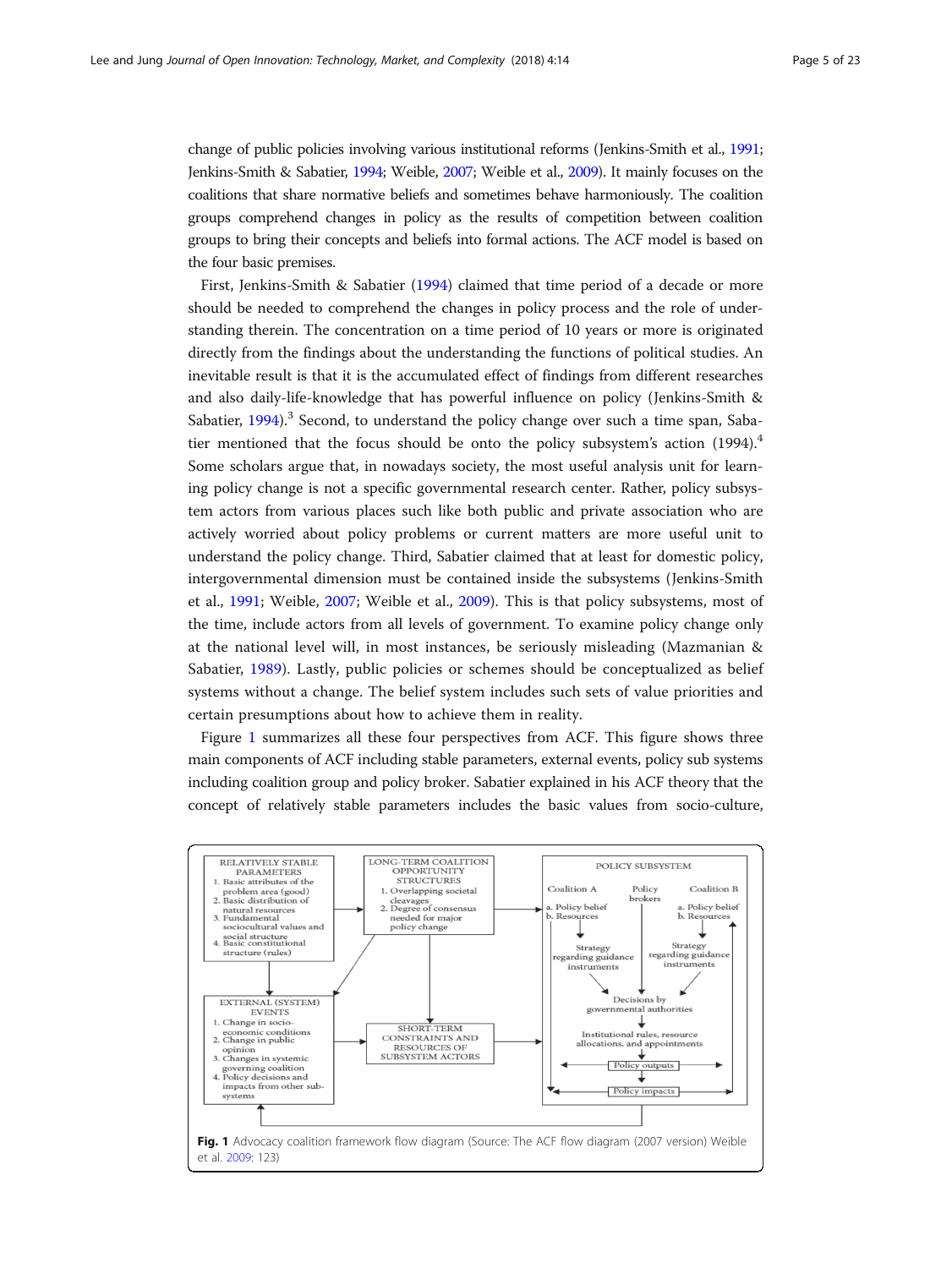natural resources of political system and constitutional structure (2006). The ACF also provides the critical prerequisite to the major change in political field including major socio-economic alternations(e.g., economic stagnant or the rise of social campaigns), changes in public attitudes, changes in political coalitions including 'crucial' and 'presidential elections'; and policy decisions and influences from other subsystems (Jenkins-Smith & Sabatier, [1994\)](#page-21-0).

The ACF model provides key concepts to explain policy changes like policy reform as social innovation. The first component is the belief systems of each advocacy coalition (Peffley & Hurwitz, [1985\)](#page-21-0). Policy core beliefs which symbolize each coalition are causal understandings and basic normative obligations across a whole policy domain or subsystem at the next level. The ACF assumes that policy core beliefs can be described as a fundamental "glue" of coalitions since they stand for basic understandings and practical commitments within the specialized domain of policy brokers or elites. Another belief is a tool for a coalition's belief system to achieve its goals. This belief scheme involves policy priorities regarding worthwhile rules from law or financial allocations, the designs of specific association, and the assessments from a variety of actors' performance. These beliefs are presumed to be more easily adjusted in light of experience, new data or changing strategic analysis and reviews, which may result in institutional reforms to induce social innovation.

The second one is policy coalition to choose one or more policies and strategies that entail the use of 'guidance instruments'. These are, for example, changes in rules, financial reasons, private, or information. Each Coalition considers it as a means of modifying the behavior of various governmental organizations in an effort to become aware of its policy objectives. Normally, conflicting policies and strategies from a variety of coalitions are interceded by a third group of actors, 'policy brokers' as in ACF, whose principal concern is to figure out some reasonable settlements that will decrease and lower the intensity of conflict. The conclusion can be one or more governmental bills or programs, which finally will produce policy outputs at the operational level for like organization permit decisions. These outputs can cause various impacts on targeted matter's parameters (e.g. entitlements or contribution rate), as well as side effects. On the basis of adequate understandings of governmental decisions and the resultant influences, as well as new data and opinions arising from search processes and external dynamics, each advocacy coalition may alter its beliefs, which are generally in the secondary belief, and its political strategies. The latter may involve the seeking of major agency revisions at the collective choice level, more minor corrections at the operational level, or even going outside the subsystem by seeking changes in the dominant coalition at the systemic level (Jenkins-Smith & Sabatier [1994](#page-21-0)).

The third one is policy learning to bring on social innovation. Within the overall process of policy change, the advocacy coalition framework has a peculiar interest in policy-oriented learning. Policy-oriented learning refers to behavioral intentions or to relatively enduring alterations of thought. The alternations will result from experience or the new information which are concerned with the modifications or attainment of policy objectives. Policy-oriented learning includes (1) increased information of problem parameters and the factors that affect them, (2) the inside feedback loops described in Fig. [2](#page-6-0) regarding policy effectiveness, (3) perceptions concerning external dynamics, and (4) changing understandings and awareness of the probable impacts of other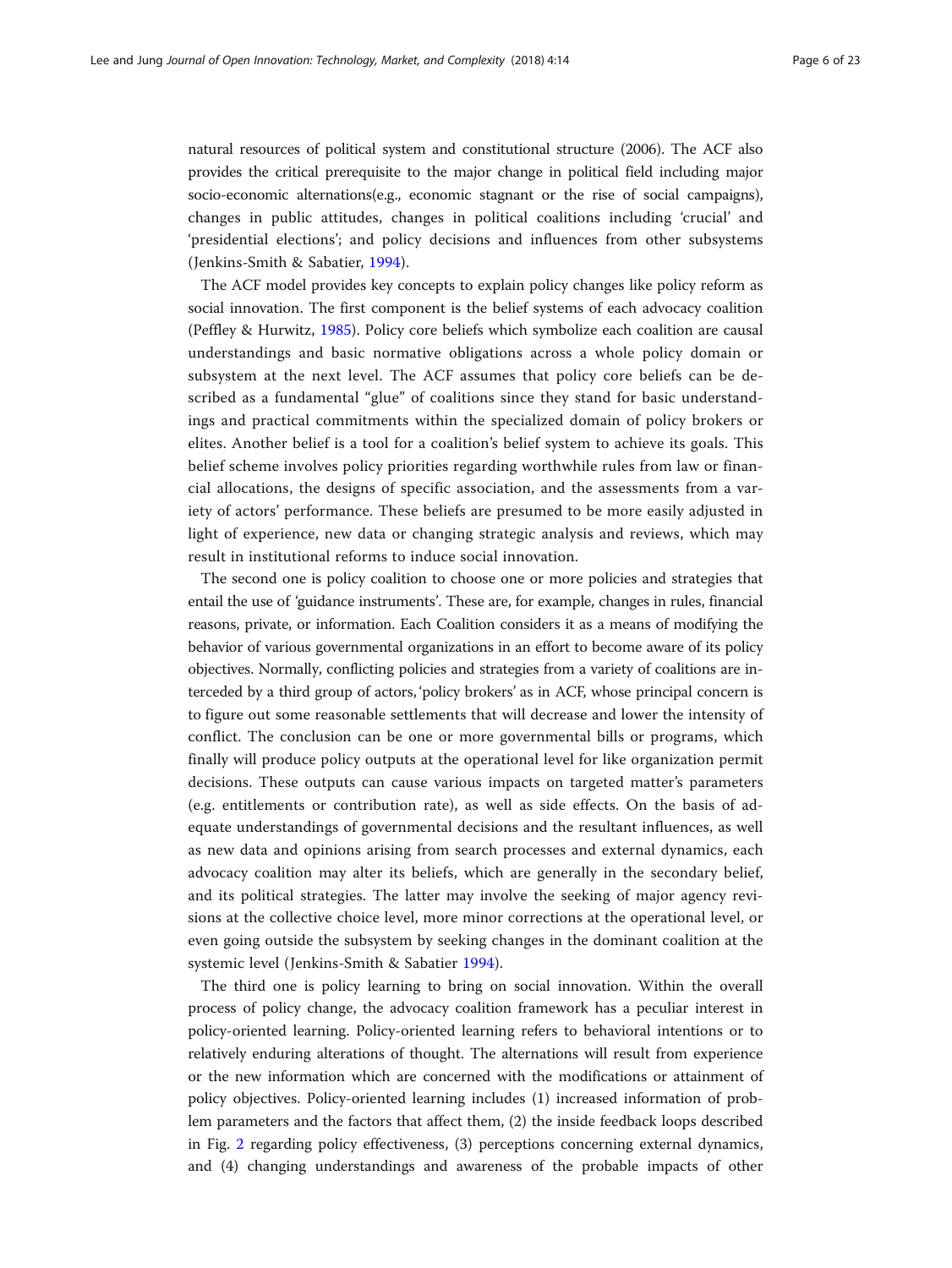<span id="page-6-0"></span>substitute policies. The advocacy coalition framework presumes that such learning is a tool that members of a variety of coalitions attempt to understand the world better in order to further their policy objectives. Given that conceptual filtering is a fundamental element of the ACF's model. The individual members from coalition will defy information suggesting their deep core belief or policy core beliefs may be invalid or unattainable and usually will use formal policy analyses to elaborate and support those beliefs or attack their opponents' opinions.

# Advocacy coalition framework (ACF) as social learning and social innovation Analytical framework

We apply various policy theories and concepts to explain how to reach the Korean Civil Servant's Pension Reform. Figure 2 shows how policy entrepreneurs and brokers provide policy knowledge and information and then how pension reform plans developed by policy ideas induce political and social consensus as well as policy consensus for the pension reform. All these reform processes involve policy learning as social innovation. More specifically, we use the Advocacy Coalition Framework (ACF) to explain a mechanism to describe the 2015 pension reform process (Jenkins-Smith & Sabatier, [1994;](#page-21-0) Weible, [2007](#page-22-0)). The ACF brings an opportunity to analyze how policy entrepreneurs provide competing solutions and ideas and develop common beliefs through learning process among different advocacy coalitions involved in the pension reform (Mazmanian & Sabatier, [1989\)](#page-21-0). Another advantage of ACF model allows us to explore how to develop a political, social, and policy consensus regarding the 2015 South Korea's civil servant pension reform act (See Fig. 2).

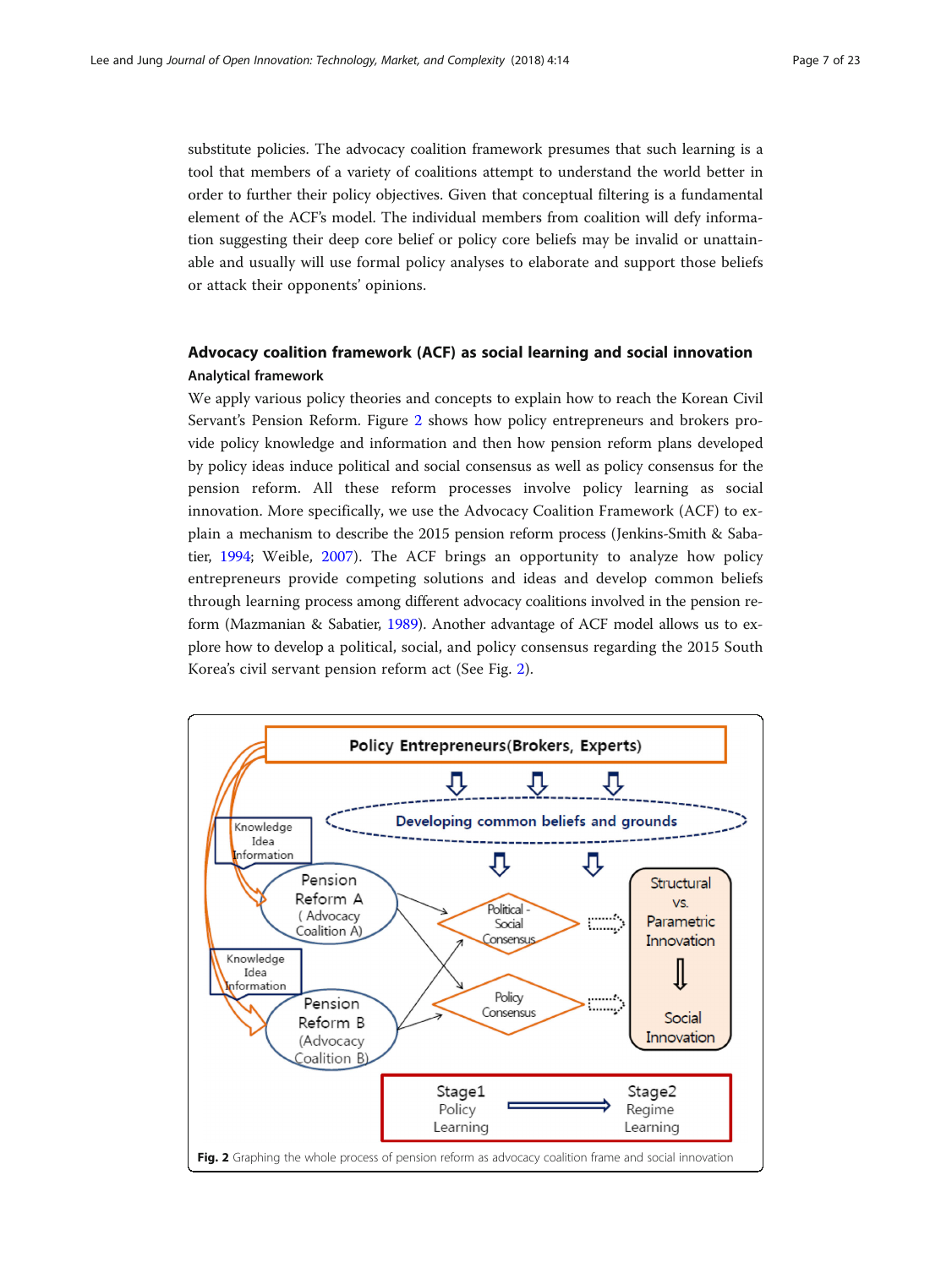By using the ACF model, the study will locate the two coalition groups that relates to the pension reform of civil servant in South Korea, understands the relative stable parameter, external events and every detail that made effect on the Korean policy subsystem, and analyze the policy contents, actors and process of the Korean civil servant pension reform that enacted in 2015. In order to do so, the temporal scope of study will cover from the latest reform enacted in 2009 to the end of May 2015 when the new reform bill enacted. First, the study will examine and explain the basic concept of advocacy coalition framework (ACF) and by making use of ACF model; the study will scrutinize the policy-making process of the 2015 pension reform of Korean civil servant.

# Analysis of the pension reform of Korean civil servants Historical overview

President Park Geun-Hye emphasized political parties to support the government's effort in civil servant pension reform. President Park mentioned that "Our future and that of our descendants depend on the ongoing economic reform and national innovation plans" (Bae, [2016](#page-21-0)) in the New Year's meeting with key executives including the prime minister and head officers from the Saenuri Party which is the major party in South Korea currently. It was unusual for the president to mention the need of reform bill which had been ongoing during New Year's speech. The meeting and speech strongly showed her willingness to reform the civil servant's pension. After the speech, the right-wing party and the experts who intensively claimed about the need of reform had become powerful and carried more weights on their arguments.

On the other hand, amidst a sharp division between the right and left party, the Union strongly expressed their chagrin towards its government about their concerns. According to the interview from chairperson of Korean Government Employees' Union, he mentioned that the need of change is well conceded inside the union society; however, it needs sufficient time and right organization from social agreement to check thoroughly. He even said that the urgent and clement issue does not mean, "Handle it quickly" (Kim, [2014\)](#page-21-0). Not only from the inside voice, moreover, some scholars were also concerned about the speedy process of the civil servant pension reform due to the president's attention. Kim Jin-Soo, who is an expert in social welfare and professor in Yonsei University, argued that the most important issue in pension reform is the fairness and equity. But, in recent alternative plans, there were no fairness and equity by just cutting the figures and numbers in the book. If the current alternative plan enforces, the plan might threat to the lower level of civil servant's livelihood. Therefore, the country needs sufficient time to improve the structure system completely (Kim, [2014\)](#page-21-0).

Continuing on conflicts between Union and the major party or between scholars, both political parties (e.g., Saenuri and Saechunnyun Parties) rapidly postponed the ongoing extra congress meeting session. It was originally decided for closure on end of May 2015, but delayed by one more day as their debates dragged on. The congress meeting ended months of bipartisan battling over the pension reform. President Park had repeated and pushed on requests for the lines, contents, and compromises of the reform bill aimed for reducing the growing deficits in the civil servant pension fund as in a bid for invigorating the current economic situation. The pension reform bill passed the National Assembly by 233–0 (agree-disagree) with 13 abstentions. After the major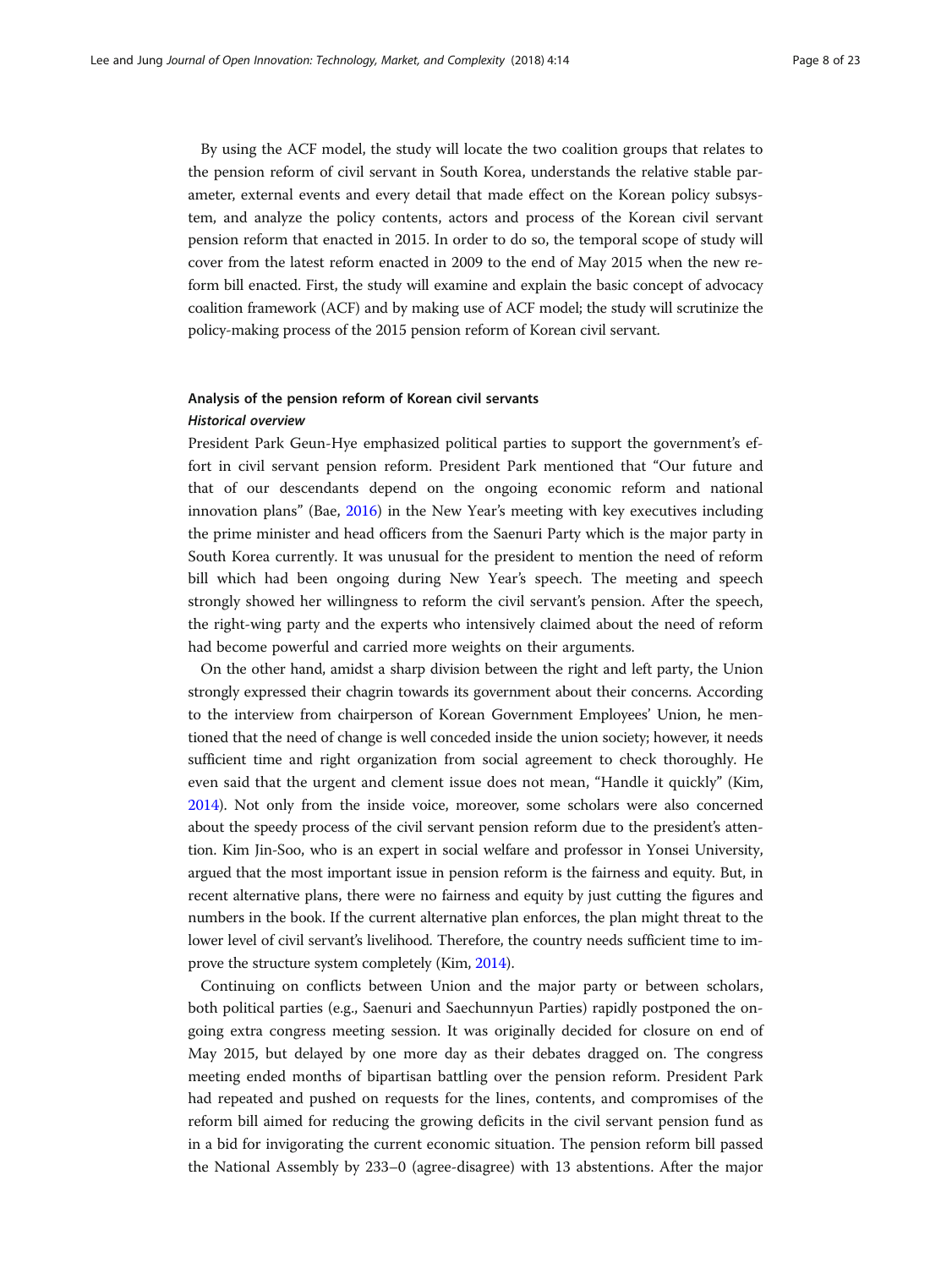party (Conservative) and Saechunnyun Party (Progressive) reached a last-minute settlement, the bill that went on the theme of "Pay more, Receive Less" passed through the National Assembly (Jeong, [2015](#page-21-0)).

Before looking into the reason why the civil servant pension had been reformed, one should understand about the history of civil servant pension in South Korea. In the year of 1992, it was the start of a civilian government in South Korea. Before 1992, there were two military coup-de-tats in South Korea and afterward, it had been the military regime for twenty years in South Korea before 1992. So, in the era of the military government, it was hard for the civil servants to claim and argue on their needs and welfare. Since the basic role and concept of civil servants is to help the citizens and puts the citizens on the top priority, complaining and arguing toward military government, which had strong tendency of centralized government, on their rights was something hard to be realized. Even though the International Labor Organization (ILO) kept warned about the situation in South Korea, the military government had political apathy on the problem. After the civilian government established in 1992, the government finally accept the needs of the union. Basically, the history of South Korea's union of civil servants has been short and the background is unique compared with other countries. From since, in 1998, the officials organized the conference and then continued on appealing their needs of the union to administration during 2004. Then finally, in 2006, with the options of right to organize, right to bargain collectively, but no right to act collectively, they earned the right to make the labor union. The union protected their pension well and the government did not much care about it. However, the government did not forecast the growing financial burden due to the fast-aging population in South Korea. The Ministry of Health and Welfare now predicts that Korean would need to pay an average of 18% of their earnings on public pension and civil servant pension to fill up a 50% income replacement rate. However, 9% of incomes have gone to the public pension and civil servant pension currently (Moon, [2015\)](#page-21-0). Cheong Wa Dae (The Bluehouse) also worried about the problem and publically announced during the New-Year speech. That was why the citizen and the government paid attention to the civil servant pension reform, even though it had not been on the hot seat before the mere modification happened in 2009.

The pension which was enacted for equality brought the inequality towards normal people. A large amount of tax made the indigestible burden for both government and every citizen. The government gave a warning that unless alternation was followed, starting from 2016; the government should have to use 10 billion won in taxpayer's pocket every day to fill up for the financial deficit from the civil servant pension. The atmosphere of needs of change in civil servant's pension emerged not only from the major party (Saenuri), but also from the minor party (Saechunnyun) too. Both parties agreed on changing the segments of the civil servant's pension. However, the exact figures and details for reform bill were the conflicts that dragged the time for two major parties.

Finally, the National Assembly in May 2015 passed the civil servant pension reform bill with the heavy agonizing ordeal from the strength of party conflict(See Table [1](#page-9-0) and Table [2](#page-9-0)). The reform increased the contribution rate of civil servant pension from 7% to 9% in the next five years, while decreasing the entitlements from 1.9% to 1.7% in phases over 20 years. It also postponed the first payment of civil servant pension by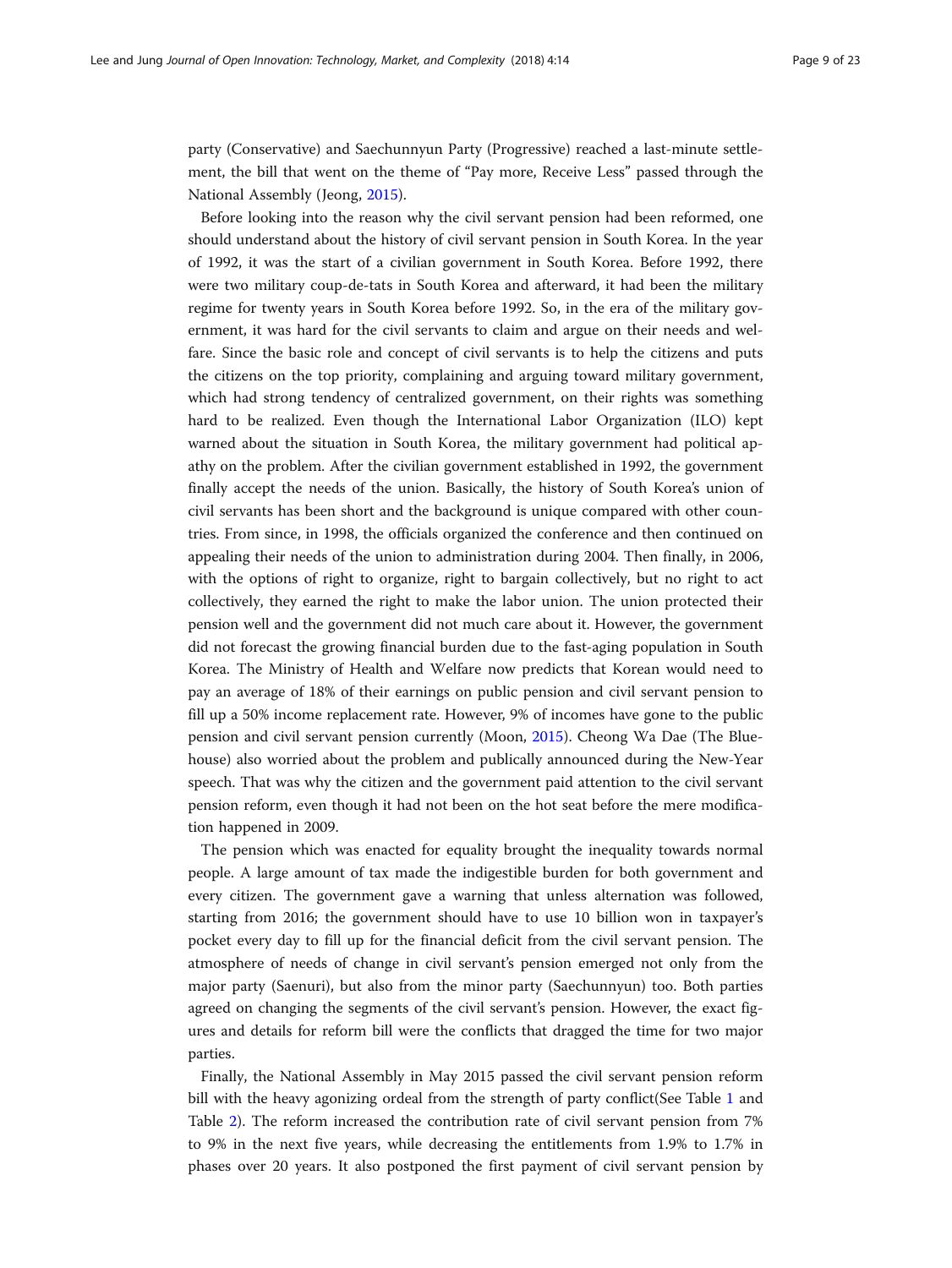|             | Features                                                                                                                                                                                                                                                                                                                                                                                                                                                          |
|-------------|-------------------------------------------------------------------------------------------------------------------------------------------------------------------------------------------------------------------------------------------------------------------------------------------------------------------------------------------------------------------------------------------------------------------------------------------------------------------|
| 1995 Reform | - Increasing contribution rates (3.6% $\rightarrow$ 4.9%)<br>- Introducing the retirement age (age of 60 only to the newly hired)                                                                                                                                                                                                                                                                                                                                 |
| 2000 Reform | - Increasing contribution rate (4.9% $\rightarrow$ 5.5%)<br>- Raising the retirement age of the hired before 1996 incrementally (will be set 50 at<br>2001 and raised 60 until 2021)<br>- Expending period of pension calculation (final wage $\rightarrow$ final 3 years' average wage)                                                                                                                                                                          |
| 2009 Reform | - Increasing contribution rates (5.5% $\rightarrow$ 7%)<br>- Accrual rates $(2.1\% \rightarrow 1.9\%)$<br>- Raising the retirement age (65 only to the newly hired)                                                                                                                                                                                                                                                                                               |
| 2015 Reform | - Increasing contribution rates (7% $\rightarrow$ 9%)<br>- Accrual rates (1.9% $\rightarrow$ 1.7%)<br>- Raising the retirement age (65 to all current employees with 11 years' transition)<br>(60 only to the newly hired)<br>- Ceiling of contribution and benefits (1.8 times of average wage for all<br>members $\rightarrow$ 1.6 times)<br>- Maximum years of contribution(33 years $\rightarrow$ 36 years)<br>- Pension freezing (5 years from 2016 to 2020) |

<span id="page-9-0"></span>Table 1 Past reforms of the Korean civil service pension system

Source: Ministry of Personnel Management ([2015\)](#page-21-0)

delaying the retirement age from 60 to 65 years old. Policy report suggests that the big changes to the civil servant pension would cut back the government financial burden about 333 trillion won over the next 70 years.

## The background of the 2015 civil service pension reform

Until the final pension reform came out, there were important political events. The main Major policy scenes and progress are as follows (See Table [3\)](#page-10-0). On February 14th, 2014, President Park expressed a strong intention for the Civil Service Pension reform. In early 2014, the government commissioned a research institute, Korea Development Institute (KDI), to draft reform proposals and the institute presented its proposals to the government in mid 2014. On October 28th, 2014, the ruling party Saenuri Party (SP) submitted a reform bill in the name of all members. However, civil service unions and the main opposition New Politics Alliance for Democracy (NPAD) strongly opposed the reform bill. In December 29th, 2014, in order to seek a social consensus on the pension reform, the National Assembly set up Special National Assembly Committee and Grand Compromise Committee which comprised rival parties' congressmen, government officials, civil service unions and experts. After having five dozen of conferences over 6 months, in the late May 2015, a grand consensus on the pension reform was reached. On May 29th, 2014, the final reform bill was submitted to the National Assembly and the

Table 2 Comparison between before and after the 2015 pension reform of civil servant

|                                  | Before the reform                     | After the reform                                                                                          |
|----------------------------------|---------------------------------------|-----------------------------------------------------------------------------------------------------------|
| - Full suspension                | When re-hired                         | when re-hired, or when employed under<br>public corporate, or when extended to<br>elective civil servants |
| - Partial suspension (Reference) | Average salary (3380 thousand<br>won) | Average pension (2240 thousand won)                                                                       |
| - Coverage                       | Real estate income excluded           | Real estate income included                                                                               |
| - Indexation                     | (PI                                   | CPI after 5 years' pension freezing                                                                       |

Source: Ministry of Personnel Management ([2015\)](#page-21-0)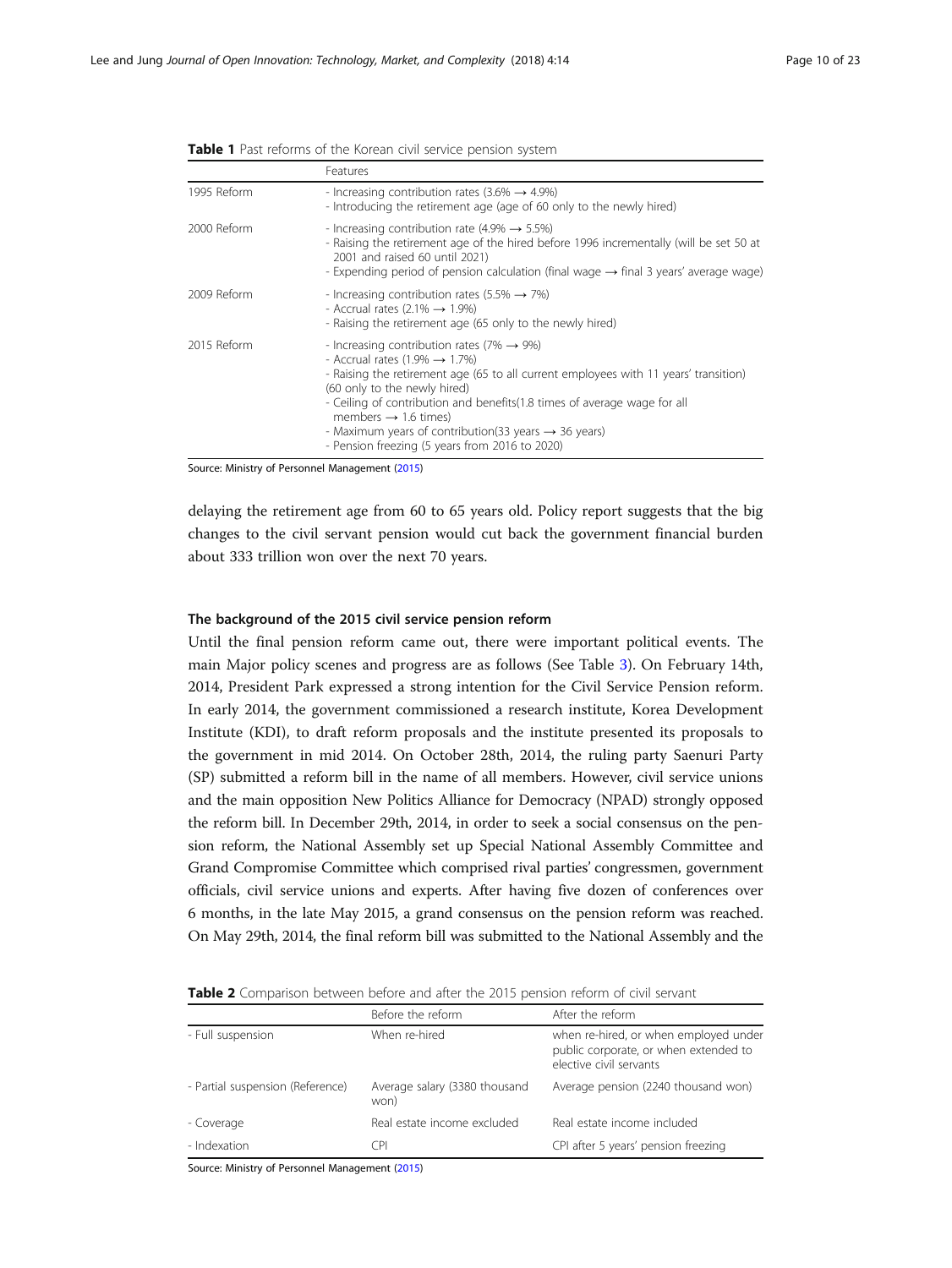| Date                | Events                                                                                                                                                                                                                                            |
|---------------------|---------------------------------------------------------------------------------------------------------------------------------------------------------------------------------------------------------------------------------------------------|
| February 25th, 2014 | - President Park expressed a strong intension for the Civil Service Pension reform<br>in her annual announcement                                                                                                                                  |
| January~June, 2014  | - Korea Development Institute (KDI) carried out a reform project                                                                                                                                                                                  |
| October 17th, 2014  | - The government (the Ministry of Personnel Management) announced her<br>reform proposal                                                                                                                                                          |
| October 28th, 2014  | - The ruling Saenuri Party(SP) submitted a Civil Service Pension reform bill                                                                                                                                                                      |
| December 29th, 2014 | - The National Assembly set up the Special Committee and the Grand Compromise<br>Committee                                                                                                                                                        |
| January~May, 2014   | - The Special Committee in the National Assembly, coupled with the Grand<br>Compromise Committee, launched reform discussion<br>- About 59 times of committee conferences and public hearings (90 times when<br>unofficial meetings are included) |
| May 2nd, 2015       | - The National Assembly agreed on the reform bill in a wider context                                                                                                                                                                              |
| May 29th, 2015      | - The National Assembly passed the Civil Service Pension Reform bill                                                                                                                                                                              |
| June 22th, 2015     | - The Korean government made the law public                                                                                                                                                                                                       |
| January 1st, 2016   | - The Reform bill will be implemented.                                                                                                                                                                                                            |

<span id="page-10-0"></span>Table 3 Key policy events and aspects in the 2015 pension reform

Source: Ministry of Personnel Management ([2015\)](#page-21-0)

bill passed 233–0 with 13 abstentions. On June 22th, 2015, the government made the law public and the law will be implemented from January 1st, 2016. In overall, both of the government and the National Assembly and opened a way to resolve various reform problems through social compromise and consensus.

Through these institutional processes, the government and the ruling party sought to establish consensus through several rounds of talks with civil service organizations. In December 2014, the ruling party and the opposition party launched a 'Grand Consensus Summit(GSC)' to discuss public employee pension reform proposals. The opposition party members, opposition lawmakers, experts, government representatives, civic groups, and public service organizations participated in the GCS. This institutional mechanism has led to a consensus on the reform schemes of income redistribution and the efficiency of pension financing, which had not been tried in the past to reform civil servant pensions.

The 2015 South Korea civil servant pension reform is the case of confrontation between the 'structure reform coalition group (the Government and the Saenuri party)' that shares the same belief system of improving the current civil servant pension system into complete structure change and the 'parametric-reform coalition group (the opposition party, Federation of Government Employee Union, The Korean Government Employees' Union)' that shares the belief system of adhering the current situation or at least adjusting the figures. Using the advocacy coalition framework, the study will analyze the policymaking process of civil servant pension in South Korea that happened in 2015.

To use ACF model, the civil servant pension reform has to meet four premises. First, the time period of 10 years or more should be needed to comprehend the changes in policy process. Before looking into the first premise, in the United States, the presidency acknowledges the reappointment, therefore, the process of policy change can prolong over decade or more. However, the presidency in South Korea does not accept the reappointment, therefore, the first premise of ACF does not fit the certain case in South Korea. Thus, to adjust the theory to the situation in South Korea, the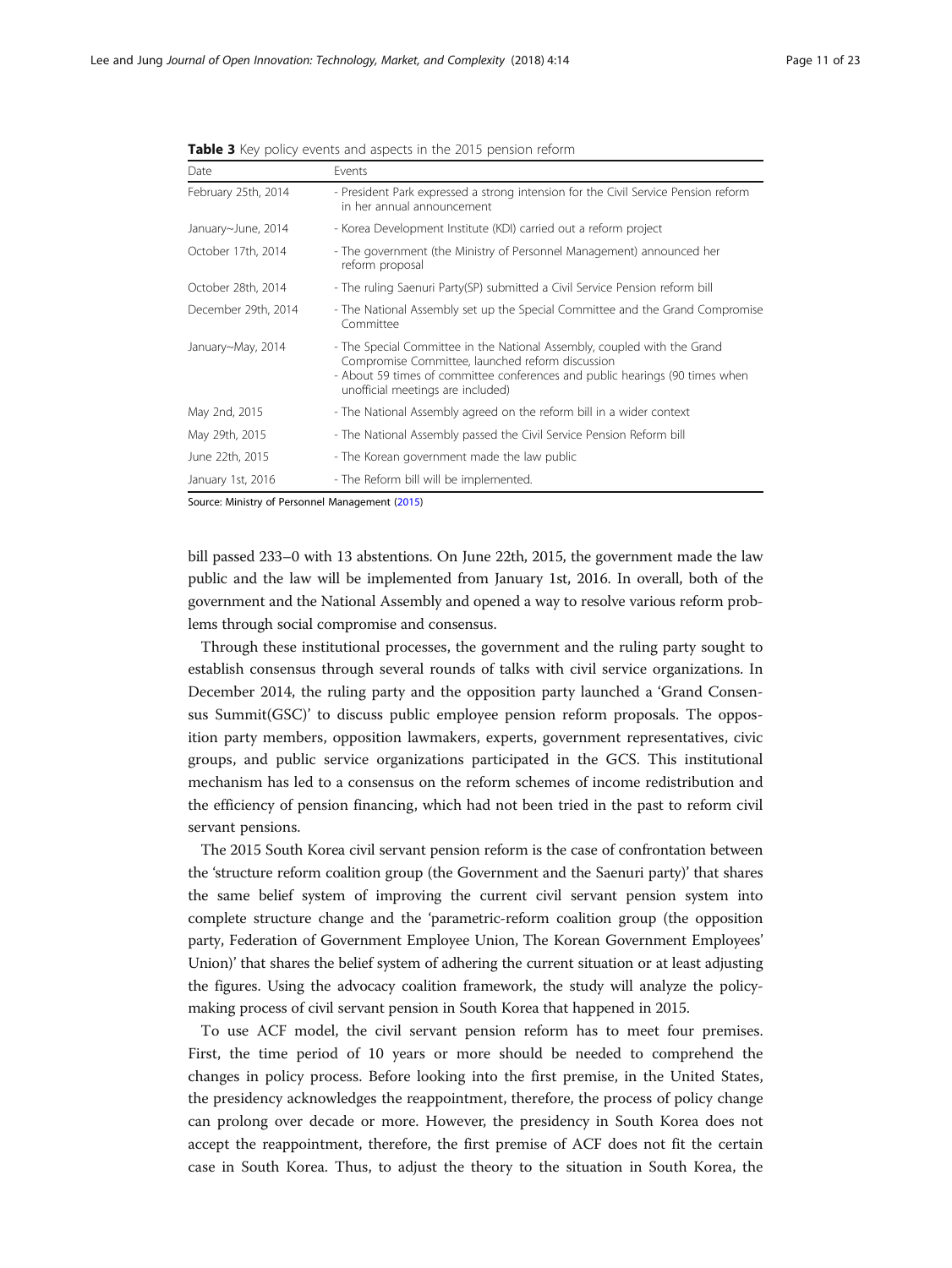process of policy change requires a time perspective of five years or more. It had been 20 years after the first amendment of civil servant pension was made (See Table 4). All the four amendments were adjusted to increase the contribution rate and to diminish the entitlements. The table below is the changes in contribution rate and entitlement figures of civil servant pension during the last 20 years.

Second and third, to understand the policy change over such a time span, ACF presumed that the focus should be onto the policy subsystem's action. For example, inside the policy subsystems, there are interactions between actors from various institutions and coalitions that try to seek, follow or influence the governmental decisions in a political field. Also, subsystems should contain an intergovernmental dimension, at least for domestic policy. There had been many changes in Korean political parties and presidency. The interaction of actors and governmental decision were changed in many ways during the time especially between the Second Amendment (The major party was considerably progressive than the opposite party) and Third Amendment (The major part was considerably conservative than the opposite party). Also, the two formal presidents during the second and before third were elected from the progressive party. The fourth amendment has its uniqueness in the interaction of actors because the current administration is the first government that re-elected from the conservative party.

Fourth, public policies or schemes should be conceptualized as belief systems without a change. The importance of the fourth premise that public policies and programs are blended theories about how to achieve their objectives. Each coalition that aggregated due to the civil servant pension reform had conceptualized their belief system into policy plans and carried through over time.

## External events in civil servant pension reform

## The attitude change in public & major socio-economic changes

The global financial crisis of 2007 to 2009 was the most serious meltdown to shake the global economies in more than 70 years. As it emerged and got into a shape, it confounded governments, financial institutions, markets and industries, academics, media commentators and finally the attitudes of the public. In a matter of months and years, the speed of the crisis and its unexpected twists and turns excited fears around the world. The crisis swept around the globe, impacting on financial markets, economies and inevitably government budgets like tax problems. The crisis changed taxpayers' attitudes towards civil servants and its pension. In South Korea, there is even nickname for civil servants – "The Thick Iron Rice-Cooker", which means they secured their job and livelihood for good. The public acknowledged that the current law for civil servant pension act is compensation for their generally low salaries. However, the statement

Table 4 The history of civil servant pension in South Korea

| Time | Content                     | Contribution Rate | Entitlements |
|------|-----------------------------|-------------------|--------------|
| 1982 | Civil Servant's Pension Act | 3.6%              | 2.1%         |
| 1995 | First Amendment             | 4.9%              | 2.1%         |
| 2000 | Second Amendment            | 5.5%              | 2.1%         |
| 2009 | Third Amendment             | 7.0%              | 1.9%         |
| 2015 | Fourth Amendment            | 9.0%              | 1.7%         |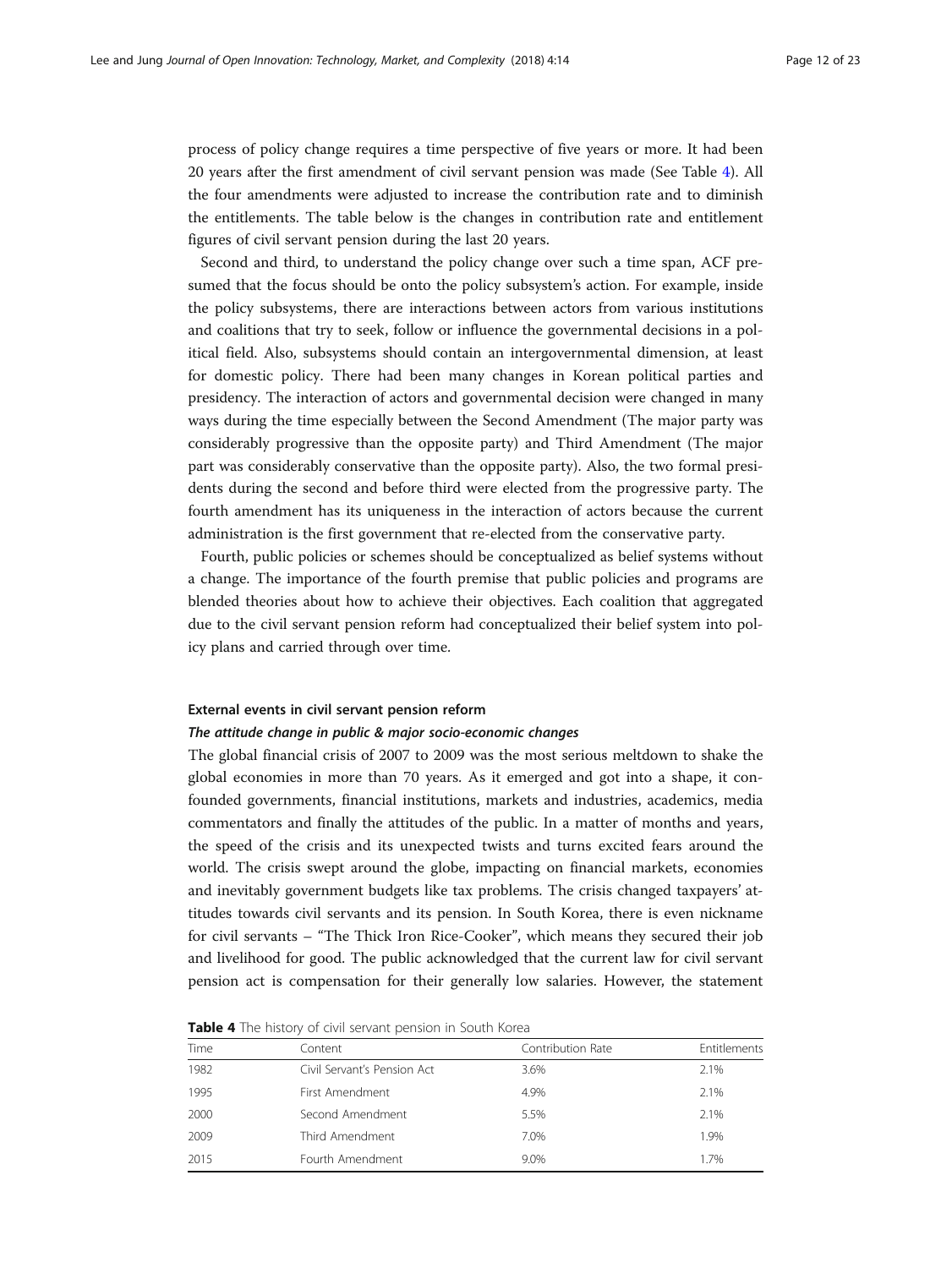also seems to be outdated for the public opinion, given that civil servant's paychecks fall short of those among large companies, but are above the average in the private sector like small and medium-sized enterprises.

According to a Gallup poll conducted from April 28 to 30 in the year of 2015, involving 1005 adults who can vote, 57% of respondents said they approved the revision of the act, while 25% opposed the revision, well within the margin of error of plus or minus 3.1 percentage points (2015). Gallup analyzed that, "the younger generation showed the hostility and antagonism toward current act since the generation has a lot of job applicants relatively". Also, in the Gallup poll, the question asking, "When is the right moment for the passing the bill?" 60% of people responded, "As soon as possible" (Gallup Korea Daily Opinion, [2015\)](#page-21-0).

### Changes in the systemic governing coalition

The government and Congress in South Korea had delayed addressing the issue of pensions for civil servants, despite being aware of decades that the 2009's civil servant pension plan is not affordable. However, there had been changes in the political history of modern Korea. After the 2009 presidential election, it marked a structural shift in the political history of modern Korea, indicating the triumphant ascension of the conservatives after ten years of exile. The former President Lee Myung-Bak and his government stepped in and tried to amend the civil servant pension. He strengthened the basis for the reform bill in 2009 however it was evaluated as mere revolution since there was no help from the public or congress and administration itself put less priority onto the problem. After his period had ended, another victory went to the conservative party again in the 2013 presidential election. The current President Park Geun-Hye administration had spurred and accelerated to reform the civil servant pension. President Park Geun-hye called for efforts to ensure a bill meant to reform the pension system for civil servants will pass the parliament by the end of 2014. President Park addressed that, "We will pass onto our future generations a big burden that will not be bearable and deal a devastating blow to the state finances ... if the reform is delayed again," in a Cabinet meeting ("Park Calls…" [2014](#page-22-0)). President Park made the case for civil servant pension reform, addressing it would be a difficult and painful process but would only get worse if postponed further. In the year of 2015, the presidential office urged for the swift passage of a controversial bill to reform the civil servant pension system as the National Assembly is slated to open an extra session within the first quarter of 2015. The bill to re-structure the debt-ridden civil servant pension plan had been the top priority of the Park Geun-hye government in 2015.

# Policy subsystem – coalition group in civil servant pension reform Advocacy coalition group

Under the circumstance that was affected by various external effects, there were a series of subsystem actors who had constructed the coalition groups for civil servant pension reform – 'structure reform' or 'parametric reform'. Before the reform in 2015, only rare amounts of scholars and politicians were taking the civil servants pension seriously. Since the civil servants played and still play important role in the election, it was not easy and comfortable for politicians to take up a scalpel to perform the operation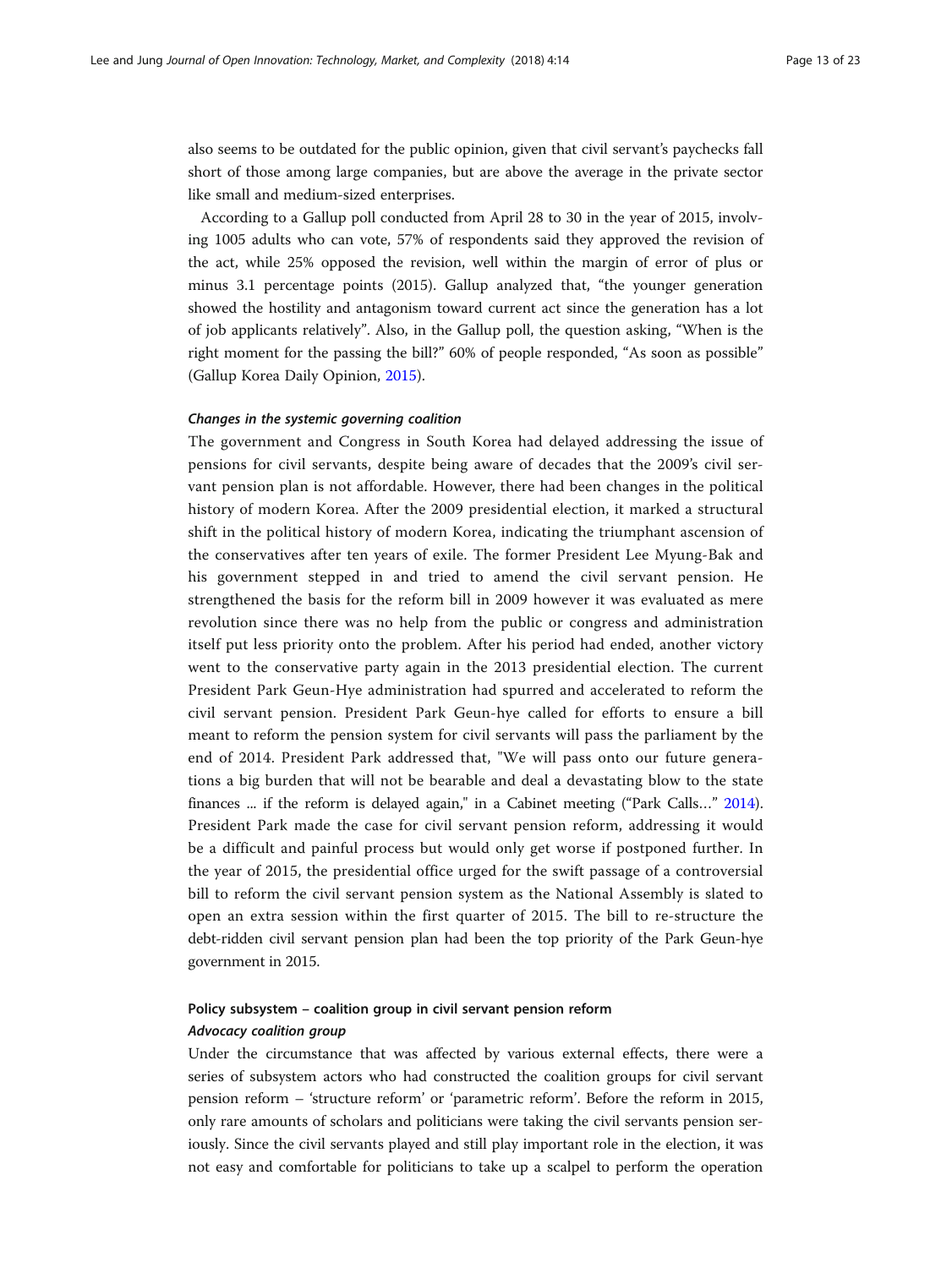which might lead to losing the supporters and votes. However, after suffering from the stagnant economy, the government financial deficit stood out conspicuously. The tax began to be the burden for the public and the civil servant pension which was paid by tax developed into the pain in the neck. This lead the candidate from the conservative party won the presidential election both in 2009 and 2013. Also, many of scholars had continued to warn the urgent situation about the civil servant pension and the public's attention started to focus on the matter of civil servant pension.

The civil servant pension reform was the process of the conflicts and the compromises between two advocacy coalition groups – one who wanted a rapid structural change of the civil servant pension and the other who did not agree on the rapid change. It is true that the left-wing party agreed on reforming the civil servant pension. However, both the left-wing party and the Korean Government Employees' Union were not satisfied with the radical change that did not think much for the civil servants, but only wants unconditional consent from the left-wing party and the Union. From their belief system, the advocacy coalition group had been formed. In the 'structure reform coalition group', there were the Korean government (Ministry of Personnel Management) and the Major Party (Saenuri Party). On the other sides, the 'parametric reform coalition group' had been established. In the group, there were the Opposition Party (Saechunnyun Party), Korean Government Employees' Union, and Federation of Government Employee Unions (Fig. 3).

#### The belief system

Based on their belief system, both advocacy coalition groups struggle to fulfill their goals to be made into a policy. Each actor shares their belief system and unites into an advocacy coalition group. The belief system is the key principle that connects and bonds the advocacy coalition group and the group shares the same belief systems (Haas, [1990;](#page-21-0) Weible et al., [2009\)](#page-22-0). In the belief system, the hierarchy structure – deep core belief, policy core belief, and secondary belief - were formed inside. Policy knowledge becomes power and distinguishes the positions of different political groups embedded into policy reform process (Haas, [1990](#page-21-0)).

In the case of the deep core belief, both advocacy coalition groups ('structure reform coalition group' and 'parametric reform coalition group') acknowledged the characteristic of basic problems in the civil servant pension. The increase of pension receiver brought the government financial deficit in pension and comparing with the public pension, the unfairness of civil servant pension benefit had been visualized by both advocacy coalition groups.

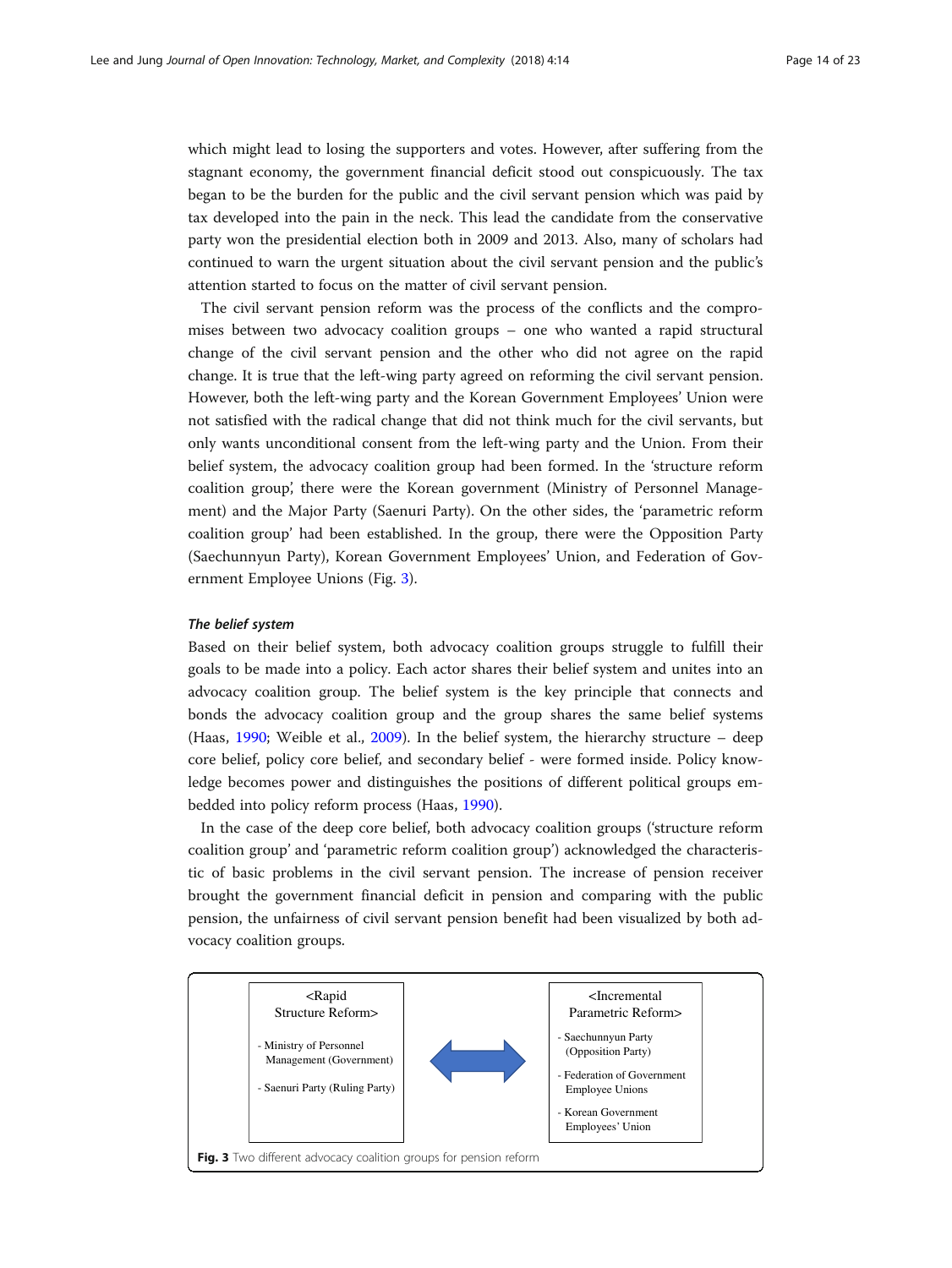However, in the case of the policy core belief, the two sides showed a different point of stances. The government and the right-wing party wanted the civil servant pension to be changed into complete structure reform. The 'structure reform coalition group' assumed that even though the 2009 civil servant pension reform had been made, they thought that the 2009 reform still cannot meet the demand of the future budget. Therefore, the group brought out the idea that not only adjusting the figures, but they wanted the complete structural change in the pension bill. The group claimed that the current tenure civil servants should do, 'pay more and receive less in the future', and the pension for the newly designated civil servants should be included to the public pension same with all the other citizens. On the other hand, the left-wing party, Federation of Government Employee Unions, and Korean Government Employees' Union could not agree on these changes. Especially, Korean Government Employees' Union, which is the organization that exists outside the law boundary but still powerful in the field, did not want to change or reform the bill at all. The union remained the same stance from the start to the end. From its statement, Korean Government Employees' Union insisted that the reform will be the change for the worse and it will be the retrogressive revision in the future. The union even used the word, "Employee Bashing" in its statement (Korean Government Employee' Union [2015](#page-21-0)). But, the left-wing party and the Federation of Government Employee Union, which is legally acknowledged as a union, agreed on changing the civil servant pension. They claimed that the civil servant pension should not be transferred into the public pension, and the pension only should need the changes in the figures from the current bill. The differences in the policy deep core, of course, developed into the difference in the secondary beliefs.

In the case of secondary belief, 'structure reform coalition group' insisted the "Complete Structure Reform". Inside the complete structure reform, the main purpose was that the civil servant pension should eventually transfer into the public pension in order to reduce the current debt in the government financial plan. Therefore, the 2015 reform should be the first step for terminating the civil servant pension. On the other sides,'parametric reform coalition group' proclaimed the "Parametric Reform". In the parametric reform proposal, the group claimed that to reduce the deficit, the figures of contribution rate and entitlements should be adjusted, not the whole civil servant system. Since the civil servant pension contributes to the stability of the lives of civil servants, transferring the civil servant pension into the public pension is the preposterous reform that does not consider the civil servant's side.

#### Roles of policy entrepreneurs

## Policy experts as both entrepreneurs and brokers

Conflicting strategies from a variety of coalitions are normally mediated by a third group of actors, ACF used the term, 'policy brokers' or 'policy entrepreneurs' whose principal care is to find some reasonable conditions that will reduce intense conflict with a neutral position (Christopoulos & Ingold, [2015](#page-21-0); Jenkins-Smith & Sabatier [1994](#page-21-0); Rich, [2005](#page-21-0); Smith, [1993](#page-22-0)). In this case, there were two policy entrepreneurs: Kim Tae-il (Professor of Public Administration at Korea University) and Kim Yong-Ha (Professor of Finance and Insurance at Soonchunhyang University). Since the two coalition groups could not get agreed on any of their proposals, the two policy brokers from third-party stepped-in and made the compromises (Table [5](#page-15-0)).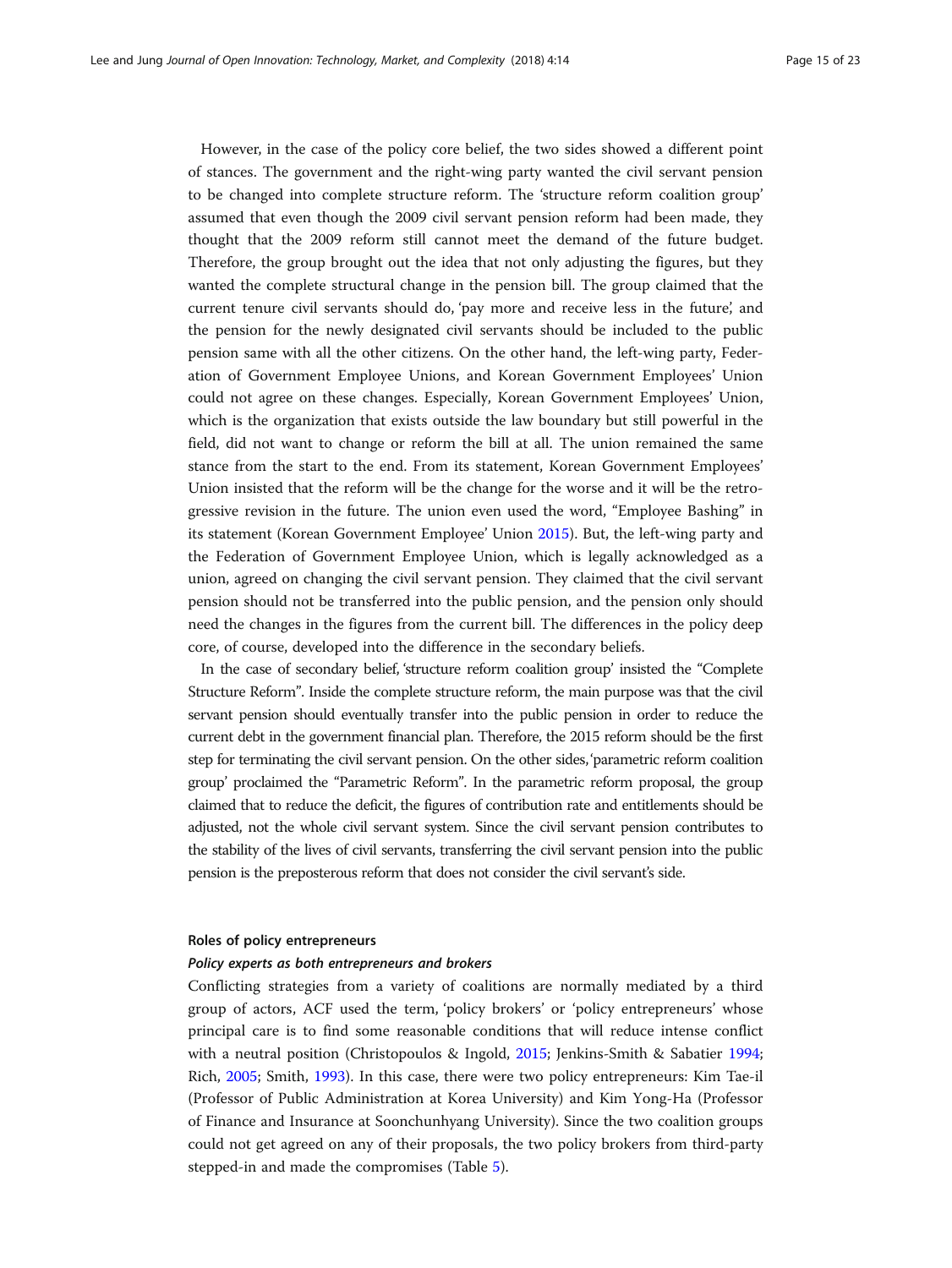<span id="page-15-0"></span>

|                          |                                                                    | Table 5 The main points from relevant stakeholders and policy experts |                                                    |                                           |                          |                                             |
|--------------------------|--------------------------------------------------------------------|-----------------------------------------------------------------------|----------------------------------------------------|-------------------------------------------|--------------------------|---------------------------------------------|
|                          | Current                                                            | Ruling Party                                                          | Government                                         | Kim Tae-Il Plan                           |                          | Kim Yong-Ha<br>Opposition Party+Civil Union |
| <b>Contribution Rate</b> |                                                                    | 25% New: 1%<br>lenure:1                                               | Tenure:1.5% New: 1%                                | Tenure:1.25% New: 1%<br>(+Saving Account) | 1.65%                    |                                             |
| Entitlements             |                                                                    | 10% New: 45%<br>Tenure:                                               |                                                    |                                           | 10%                      | 9%                                          |
| Retirement Allowance     | About 39% in Private<br>Organization                               | Up to Private Organization                                            | Tenure: Current New: Up to<br>Private Organization | Up to Private Organization                | Supporting Current Level |                                             |
| ncome Replacement        | 64.5%                                                              | Tenure:52.4% New: 44.9%                                               | Tenure:52.5% New: 49.1%                            | Tenure:52.4% New: 56.1%                   | 57%                      | 64.5%                                       |
|                          | Note: Unit: Won. Source: Government Employees Pension Service 2015 |                                                                       |                                                    |                                           |                          |                                             |

| I                           |
|-----------------------------|
|                             |
|                             |
| $\sim$ $\sim$ $\sim$ $\sim$ |
|                             |
|                             |
| Ī<br>δ                      |
|                             |
|                             |
|                             |
|                             |
|                             |
|                             |
|                             |
|                             |
|                             |
|                             |
|                             |
|                             |
|                             |
|                             |
|                             |
|                             |
|                             |
|                             |
|                             |
|                             |
|                             |
|                             |
| .<br>.<br>.<br>.            |
| l                           |
| į                           |
|                             |
|                             |
|                             |
| I                           |
|                             |
|                             |
|                             |
|                             |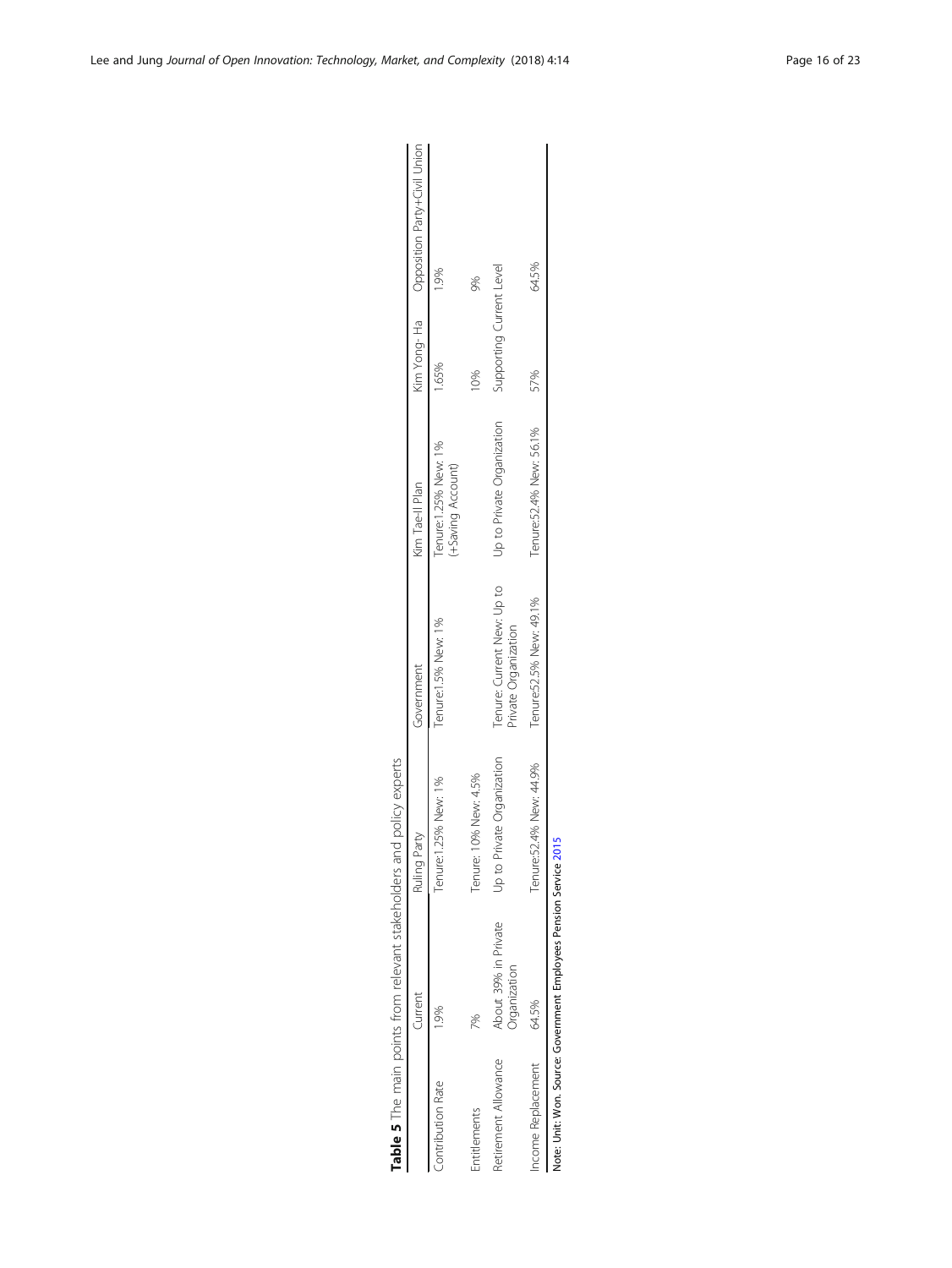The main point of the Kim Tae-Il plan was to have a saving account as an arbitration scheme. In the long run, the civil servant pension should be merged with the National Pension System as the second pillar of the multi-pillar system. The figures he made were much same with the government proposal, however, he insisted a deal in conjunction with the new individual retirement account to preserve the reduction amount in contribution rate and entitlements. The government will compensate the amount of reduction. By doing it so, it will make easier to merge the civil servant pension into the National Pension System in the future. However, the Opposition Party and the Civil Servant's Union did not agree to the proposal. They addressed that: 1. they worry about the gradual decrease in government compensation for civil servants as time goes by. 2. they worry about the role of National Pension in the future because the pension might gradually decrease as well.

After the two coalition groups rejected several proposals such like government plan, both party plans, and Professor Kim Tae-Il plan, the last proposal from Professor Kim Yong-Ha had been started to take the center stage. The plan made by Kim Yong-ha, who is a financial management Professor at Soonchunhyang University offers the same payment and premium ratios of 1.65% and 10.0%, respectively, to both newly hired and existing civil servant. It suggested raising the premium ratio by 3 percentage points from 7.0% while lowering the current payment ratio of 1.9% by 0.25 percentage point. Prof. Kim Yong-Ha had the highest amount of savings as high as 394.5 trillion won until the year of 2085 (Kang, [2015\)](#page-21-0) (Table [6](#page-17-0)).

## Political consensus

After months of tough struggling, the major and opposition parties passed a bill on May 2015 to modify the pension plan for civil servants. The parties had to extend the extra congress session, originally decided to close on the day before, by one more day as their negotiations dragged on. During the period, Cho Yun-Sun who is Senior Secretary to the President for Political Affairs expressed her intention to resign because of delaying the reform. At last, the main point of the bill went as civil servants to pay more now and receive less in the future. Specifically, the modified plan compels them to contribute 9% of their monthly income to their pension plan, raising the rate from the current 7% over the next five years, while reducing their pension payment rate to 1.7% from 1.9% over the next twenty years. With the passage of the pension reform bill, the government will be able to secure about 333 trillion won over the next 70 years. It is true that the reformed bill did not follow perfectly on the proposal that the policy brokers made. However, it is also true that the policy brokers found some reasonable compromises that will lessen the intense conflict between two coalition groups (Ministry of Security and Administration and civil unions). From the reformed bill, one can see that in order to conduct and adjust the conflict between the advocacy coalition groups, the existence of policy broker can play a major role to produce the successful policy outcome.

## Conclusion and implications

#### Summary

This case study provides a theoretical framework about how policy knowledge and entrepreneurs can contribute to building institutional reform as social innovation. We examined how pension reform plans developed by policy entrepreneurs(experts or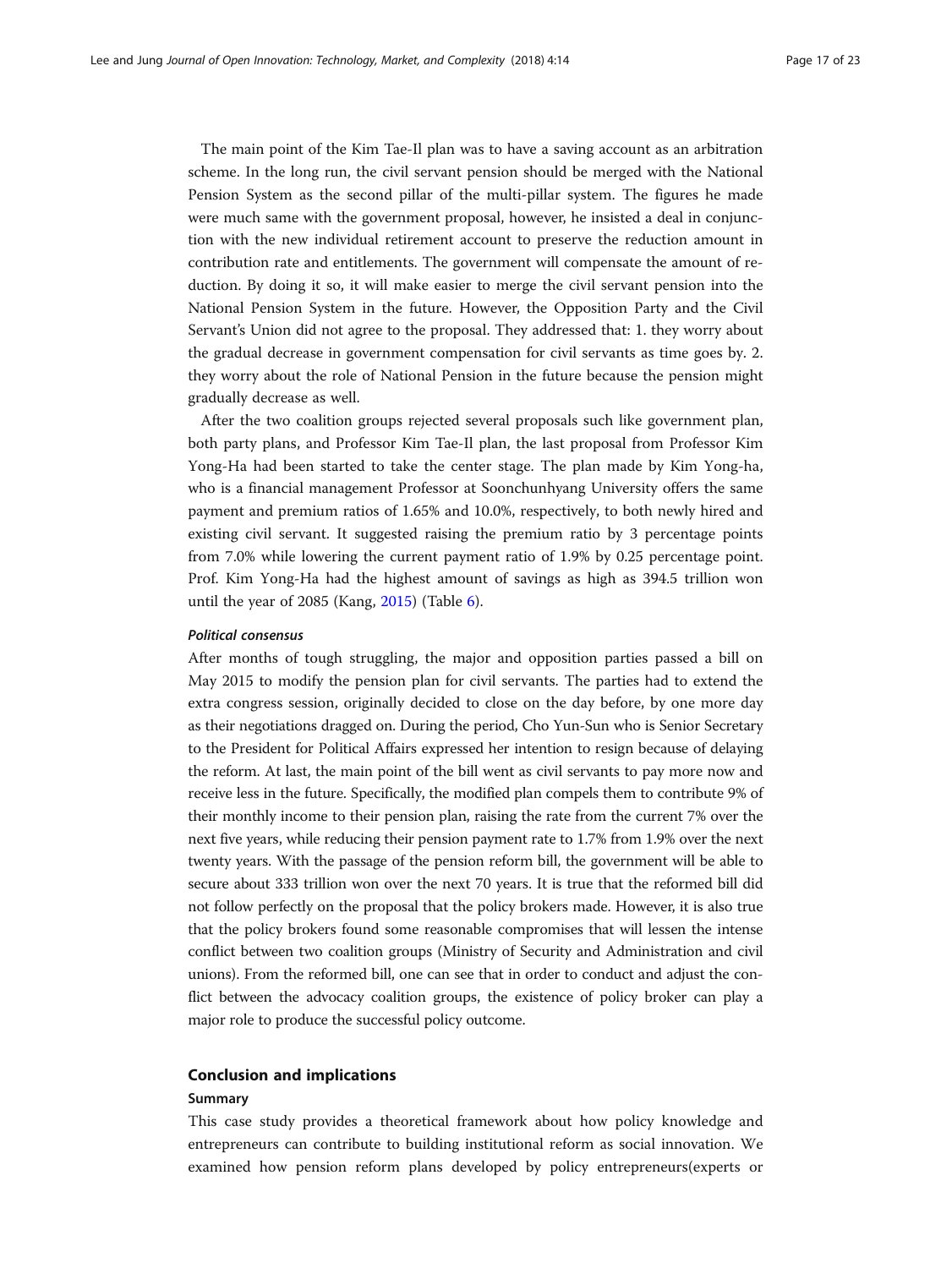<span id="page-17-0"></span>

| Period                | <b>Total Fiscal Burden</b> |                   | The Saving Cost for Fiscal Burden by Reformation Proposal (Ratio)                                                                                             |                 |                  |                             |
|-----------------------|----------------------------|-------------------|---------------------------------------------------------------------------------------------------------------------------------------------------------------|-----------------|------------------|-----------------------------|
| <b>Classification</b> | Current Rates)             | tuling Party Plan | Ministry of Security & Public<br>Administration Plan                                                                                                          | Kim Tae-II Plan | Kim Yong-Ha Plan | Opposition Party+Union Plan |
| $016 - 2030$          | 242.3                      | 63.6 (26.2%)      | 78.7 (32.5%)                                                                                                                                                  | 82.6 (34.1%)    | 51.2 (21.1%)     | 33.8 (14%)                  |
| 016-2085              | 1987.1                     | 308.7 (15.5%)     | 258.1 (13%)                                                                                                                                                   | 298.4 (15%)     | 394.5 (19.9%)    | 193 (9.7%)                  |
|                       |                            |                   | lotes: (1) Unit: Won; (2) Total Fiscal Burden: National Disbursement + Compensation + Retirement Allowance: Source: Government Employees Pension Service 2015 |                 |                  |                             |

| l<br>j<br>Ï<br>¢<br>١<br>I<br>ļ<br>I              |
|---------------------------------------------------|
| ì<br>ļ<br>¢<br>Ì<br>Í                             |
| ï<br>l<br>j<br>ï<br>ļ<br>ŝ                        |
| I<br>I<br>j                                       |
| j<br>I<br>ļ                                       |
| Ò<br>j<br>5<br>j<br>Ï                             |
|                                                   |
| ï<br>ï<br>ļ<br>j<br>ţ<br>١                        |
| Ì<br>١                                            |
| $\frac{1}{3}$<br>j<br>j<br>$\mathbf{r}$<br>ļ<br>J |
| Ì<br>j<br>l<br>l<br>¢                             |
| ¢<br>1<br>1<br>ï<br>I<br><b>STATE</b>             |
|                                                   |
| I<br>ı<br>l<br>l                                  |
|                                                   |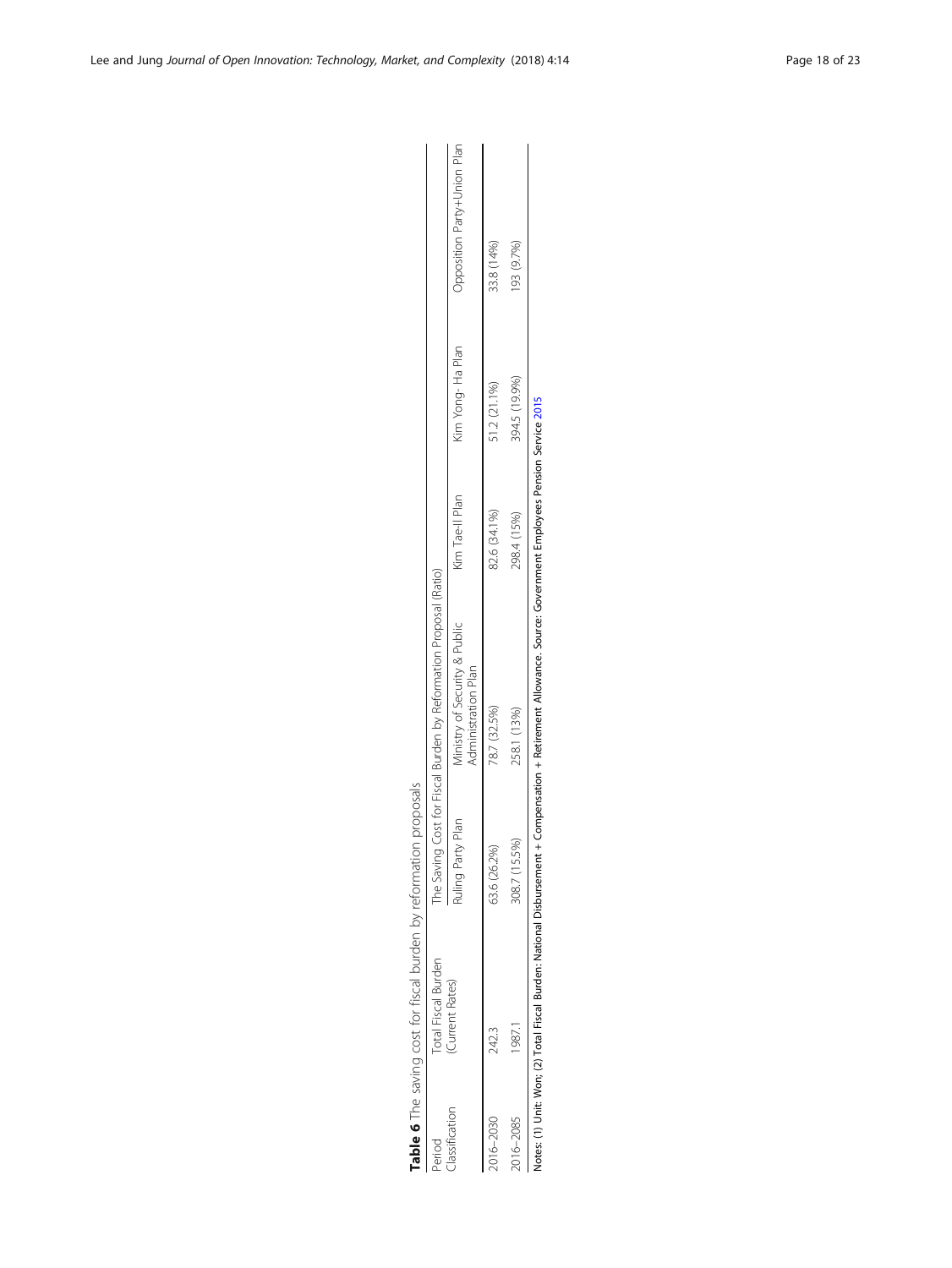brokers) can induce a political consensus to the pension reform. Table 7 shows a payoff matrix between two different advocacy coalition groups toward the 2015 pension reform proposals. The coalition A group supported by the union groups and minority political party(opposition party) disagrees with the reform because the reform cut the pension benefits. In this sense, the reform generates a negative pay-off matrix(e.g.  $-3$ ) for the coalition A group but nothing more payment (e.g., 0) without reform. On the other hand, the coalition B group supports the reform to design a sustainable financial pension scheme. However, a pay-off matrix may be not positive(e.g., 0) for the coalition B group because the reform involves a huge political resistance and the payoff matrix is even worse(e.g., − 3) without reform for this coalition B group.

Based on the nature of the pay-off matrix, the optimal strategy is Output3, where the coalition A group disagree on the reform and the coalition B group agree on it. In other words, Output3 means we cannot develop a political consensus for the pension reform. The reform consensus is possible at only Output 4. However, the coalition A disagree on Output 4 because this group does not want to reform. What factors can build the reform consensus by relocating from Output 3 to Output 4. Policy knowledge generates political pressure that pushes the coalition A group into agree the pension reform and policy entrepreneurs also persuaded the coalition A group into accepting the reform proposal. Policy entrepreneurs explored a common ground that both coalition groups can agree on, where the pension reform proposal involved the parametric reform. The pension reform process can be regarded as social innovation allowing political consensus with competing political interests and providing a learning opportunity of social learning that Korean society.

## Policy implications and further research

The ACF model provides social implications about how to induce significant policy reform through constructing common values and beliefs. More specifically, this case suggests that policy knowledge and information about pension reform proposals can play a key role in preventing stakeholder groups from leaving the line of the pension reform. A detailed roadmap for specific policy alternatives and pension reform proposals was specifically reported in the media, creating an atmosphere for social consensus (Radaelli, [1995](#page-21-0)). Specific information or policy knowledge on institutional reforms from relevant stakeholders has put pressure on social consensus. In particular, if information and knowledge on specific pension reform proposals were not provided to the public through policy experts with diverse stances from online mass media, resistance

**Table 7** Pay off matrix of building political consensus for the 2015 pension reform of Korean civil servants

|                                                                                |     | Minority Party, Union)           | Advocacy Coalition A (Disagree on Reform: |
|--------------------------------------------------------------------------------|-----|----------------------------------|-------------------------------------------|
|                                                                                |     | No                               | Yes                                       |
| Advocacy Coalition B (Agree on Reform:<br>Majority (Ruling) Party, Blue House) | No  | Output 1<br>$(No-No)$<br>$(0-3)$ | Output 2<br>(Yes-No)<br>$-3 -3$           |
|                                                                                | Yes | Output 3<br>(No-Yes)<br>(0 0)    | Output 4<br>(Yes-Yes)<br>$(-3, 0)$        |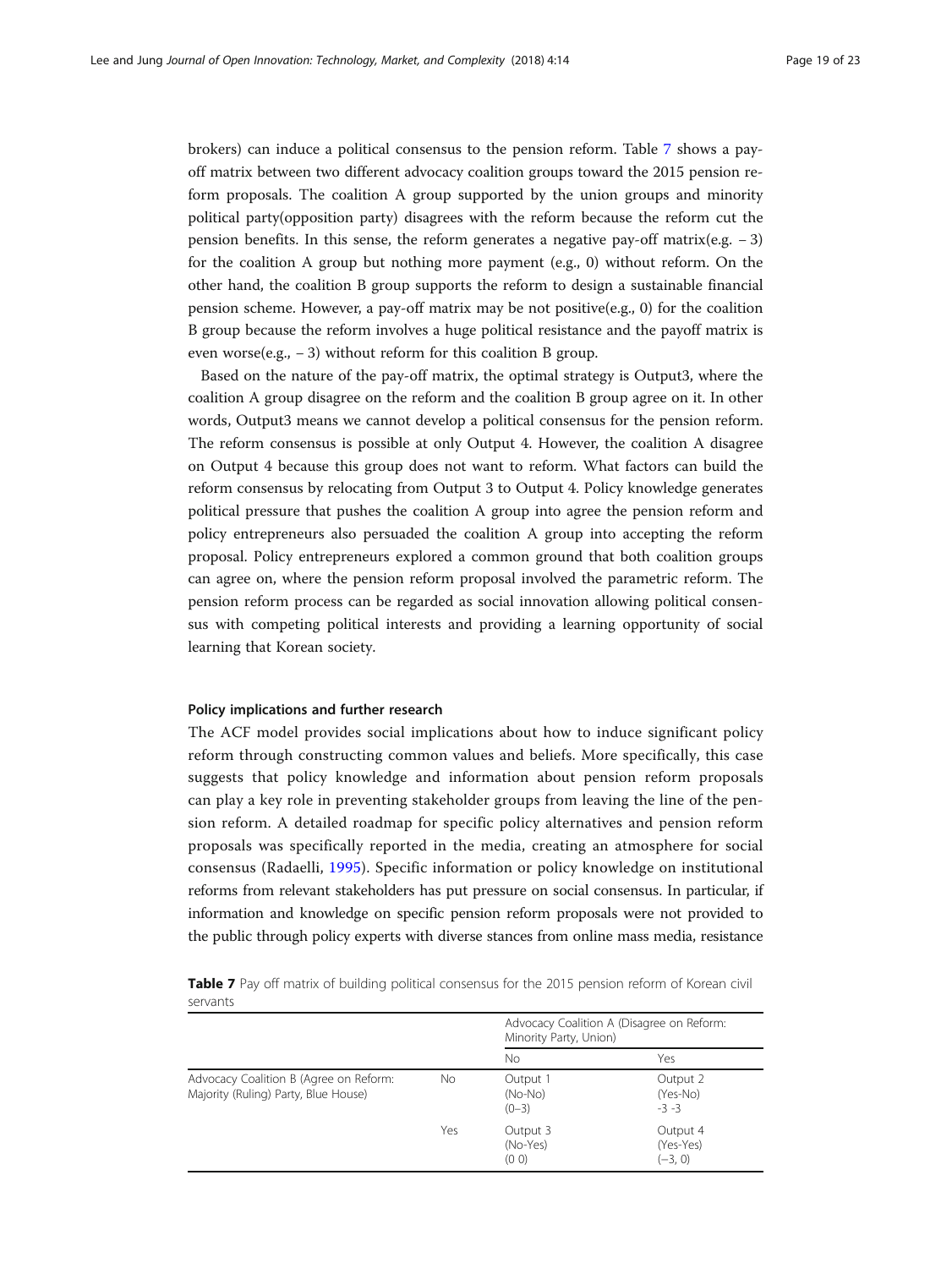from public employee unions' pension reform would be strong. The presentation of alternatives to the pension reform proposals from the Korean Pension Association as well as policy experts involved in the ruling party and the opposition party prompted national consensus on the necessity and necessity of reforming the public employee pension system. Specific and clear information may prevent seeking to blame games for competing solutions to massive institutional reforms (Weaver, [2010](#page-22-0)).

Due to the increasing social pressure on civil unions, civil unions have accepted pension reforms. Social innovation is achieved through the pressure on stakeholders to draw concessions and sacrifices. The appropriate level of civic responsibility and pressure for stakeholders surrounding pension reform is an effective factor in eliminating the obstacles to complex pension reforms. In addition, stakeholders involved in pension reform learn from civic responsibilities to reduce social conflicts, providing fundamental assets of sustainable social innovation. In summary, policy knowledge about specific concrete policy alternatives to pension reforms has put a great deal of social pressures on the government to restrain the resistance of civil unions and to encourage social consensus on reform proposals. In addition, the government and the ruling party had a strong push for President Park's will - public sector reform. In the Public Sector Reform Program under the Park Administration of South Korea, reform of the public pension system was set as the most important priority. These government-led strong reform initiatives played a fundamental role in the pension reform proposal. In addition, policy entrepreneurs attempted to build a strong link between positive government intervention and policy knowledge. These factors contributed to inducing a political consensus to the pension reform proposal. Further, this policy experience and learning to achieve political consensus to pension reform with competing interests in South Korea will provide social asset to facilitate future institutional reforms as social innovation.

The study still shows some limitations in using the ACF model to the 2015 South Korea civil servant pension reform. First, as mentioned early that one of the ACF model's premise is based on the 10 years administration period. Unlike from the United States or other countries that usually last decade for the presidential period, the administration in South Korea only activates 4 years. Second, as most of the references are based on the news, statements, and speech, it was hard to know the changes in the attitudes of each actor or the process of progress during the meeting thoroughly. Future research is required to interview each actor and find out how and why they changed their stances and positions. In addition, it is necessary to study social knowledge and experience about how political consensus on various social conflicts and policy agenda are formed and what civic learning and skills are useful for the reform process (Stone, [2001,](#page-22-0) [2002\)](#page-22-0). Finally, we need a better theory to explain how knowledge and ideas can contribute to solving various political and social dilemmas embedded into public and social agenda for community innovation(Bekkers et al., [2013](#page-21-0); Béland, [2005](#page-21-0)). Future research is required to examine various successful or unsuccessful policy reforms derived from policy ideas and knowledge.

## Endnotes

<sup>1</sup>The contribution and burden ratio of the public employee pension law is raised from 14% to 18%, the pension payment rate is reduced from 1.9% to 1.7%, and the survivor pension benefit rate is 60% from 70% Respectively. The pension age will be adjusted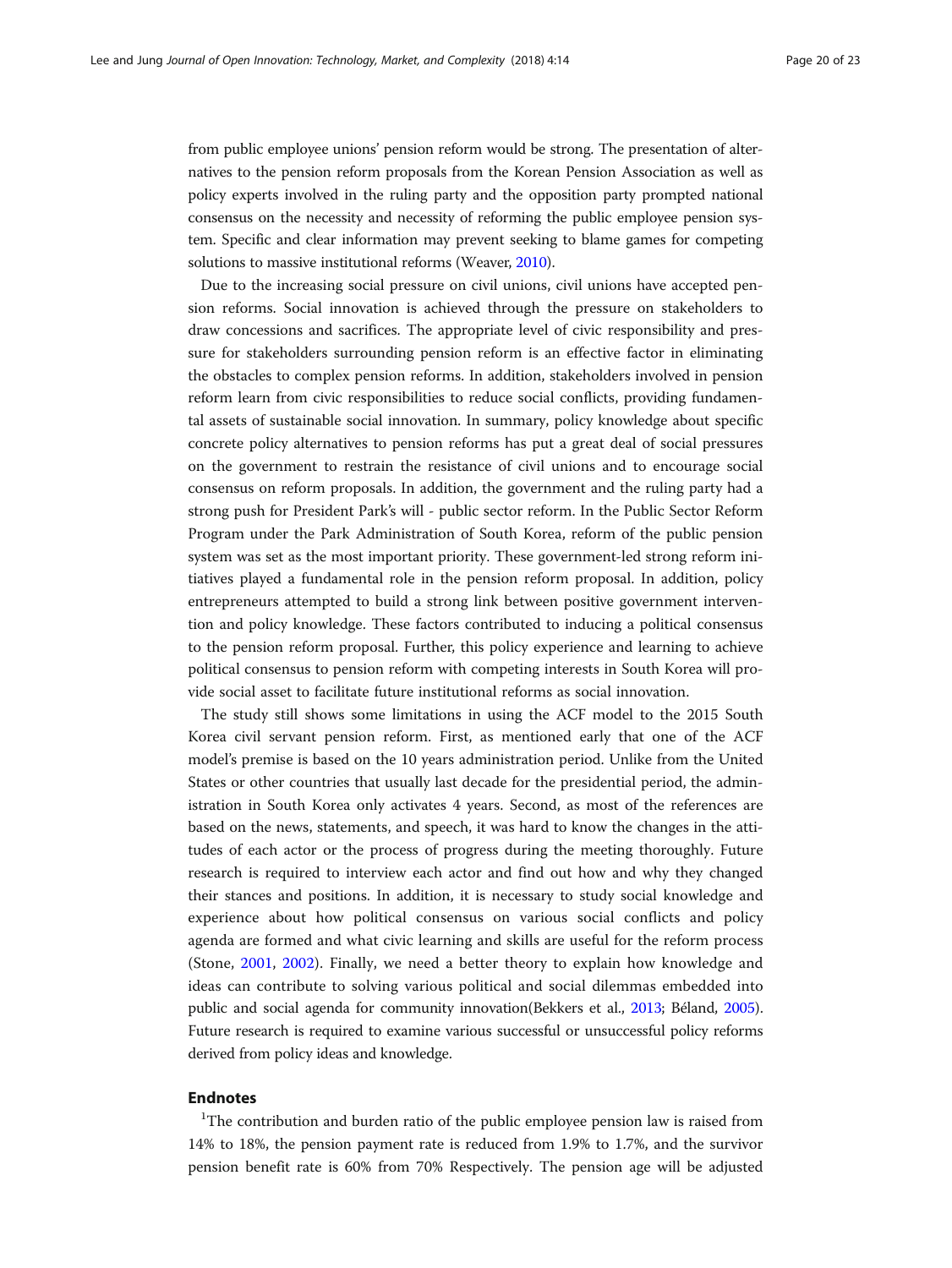gradually from the current age of 60 to 65 and the retirement pension and survivor pension amount will be frozen regardless of the price level for five years from 2016. The pension reform of Korean civil servants came into effect from January 1, 2016 and would be expected to reduce approximately the amount of 1.5 trillion won in 2016 and 497 trillion won within 70 years in the future.

 $^{2}$ Bernd Marin, director of the Austrian Institute for Social Welfare Policy, said it was a tremendous success for Korea to make pension reforms in a relatively short period of time, which is difficult to draw social consensus in the short term in Europe. In addition, Hashimann, a director of pension bureau, who works for the Austrian prime minister, said, "The 4% increase in contributions made by Korean officials and the Korean government through the reform over the past four years is a courageous choice in the world." He also mentioned, "It is desirable to downgrade the annual pension rate gradually from 1.9% to 1.7% over 20 years." Junichiro Sakamoto at Nomura Research Institute of Japan also ranked South Korea's civil service pension reform as a great success.

 $3$ For instance, Weiss & Bucuvalas [\(1977\)](#page-22-0) argued that a concentration below 10 or less years on policy decision-making eventually will underestimate the influence of policy analysis because certain study or works are made primarily to modify the perceptual systems of policy establishers over time. For example, the literature writings or great works on policy tools also shows to the need for time frames of 10 years or more, to finish at least one implementation or reformulation cycle and to gain and acquire a reasonably accurate picture of success and failure. Many of studies have described that enterprising plans or schemes that appeared after several years to be mean failures gained more favorable scores in assessments when considered in a longer time period, initial successes may be vaporized over time vice versa (Sabatier & Jenkins-Smith, 1994).

<sup>4</sup>For example, inside the policy subsystems, there are interactions between actors from various institutions and coalitions that try to seek, follow or influence the governmental decisions in a political field. Scholz insisted that the concept and image of policy subsystems should be expended from traditional view of iron triangles limited to single level of government such as political associations, legislative committees, or interest groups to more profound levels such like actors from various government positions, as well as press, policy analysts or reporter who play important roles in the creation, dissemination, and criteria of policy plans (Scholz, [1991](#page-22-0)).

#### Acknowledgements

All the members of SOItmC conference listed below contributed to the design of the study and this manuscript and all have approved the manuscript's content.

Chan-woo Kim (GSPA, Seoul National University), John Yi (Saint Joseph's University, USA), Deborah Dougherty (Rutgers University), Seung-Hee Lee (Southern Illinois University, USA).

#### Funding

Not applicable. No funding was received.

#### Availability of data and materials

Not applicable. This manuscript does not contain any data set.

#### Authors' contributions

KL has written this manuscript. KJ has managed the structure of manuscript and the terms that used in manuscript. Both authors read and approved the final manuscript.

#### Competing interests

The authors declare that they have no competing interests.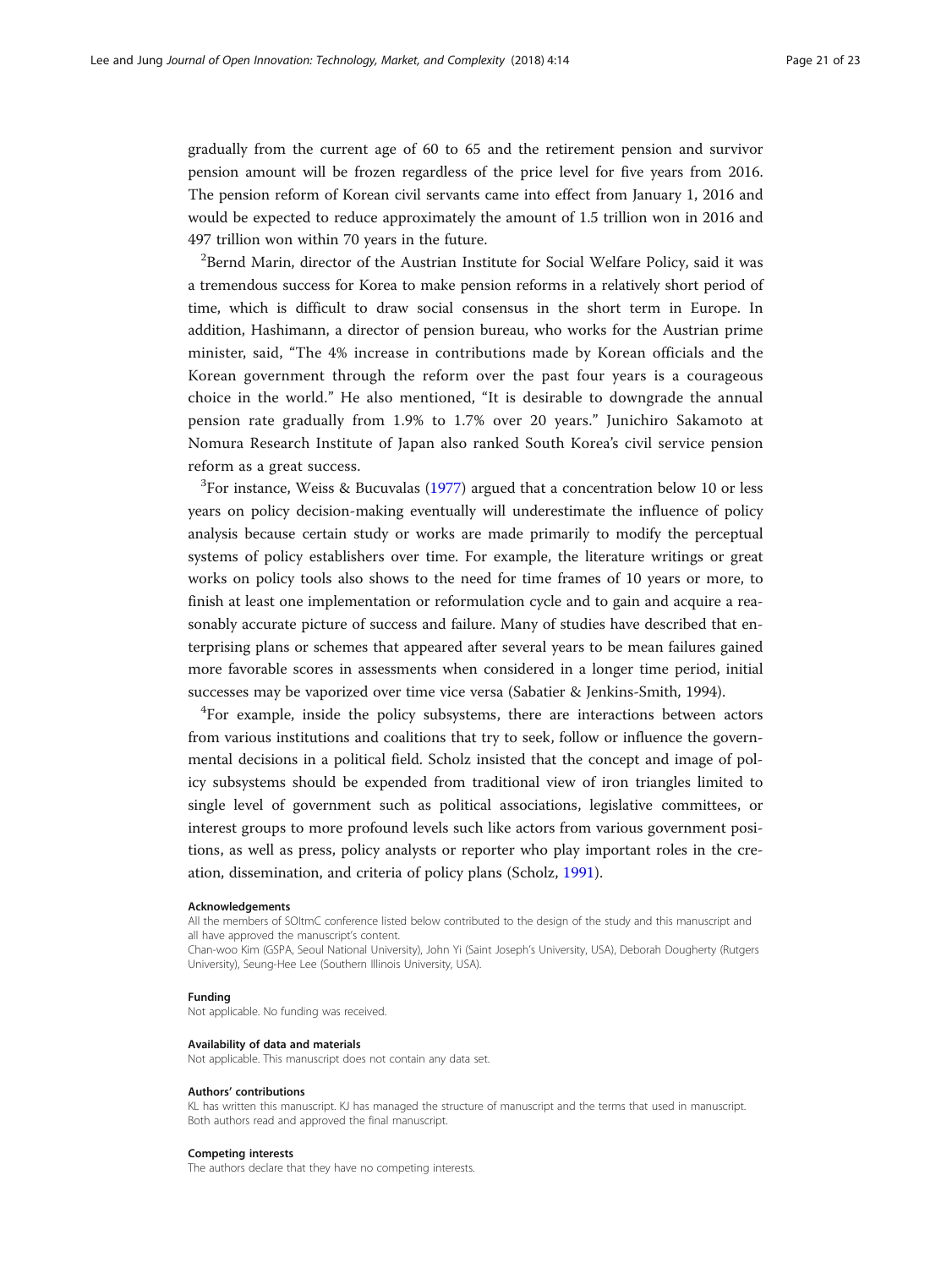### <span id="page-21-0"></span>Publisher's Note

Springer Nature remains neutral with regard to jurisdictional claims in published maps and institutional affiliations.

Received: 22 January 2018 Accepted: 19 February 2018 Published online: 28 April 2018

#### References

Ackerman, B.A, & Alstott, A. (1999). The stakeholder society. New Haven: Yale University Press.

Ayob, N., Teasdale, S., & Fagan, K. (2016). How social innovation 'came to be': Tracing the evolution of a contested concept. Journal of Social Policy, 45(4), 635–653.

Bae, H. (2016). Park pushes parties for reform. The Korea Herald. Retrieved January 13, 2016, from [http://www.](http://www.koreaherald.com/view.php?ud=20160104001082) [koreaherald.com/view.php?ud=20160104001082](http://www.koreaherald.com/view.php?ud=20160104001082)

Bekkers, V. J. J. M., Tummers, L. G., & Voorberg, W. H. (2013). From public innovation to social innovation in the public sector: A literature review of relevant drivers and barriers. Rotterdam: Erasmus University Rotterdam.

Béland, D. (2005). Ideas and social policy: An institutionalist perspective. Social Policy & Administration, 39(1), 1–18. Cajaiba-Santana, G. (2014). Social innovation: Moving the field forward. A conceptual framework. Technological Forecasting and Social Change, 82, 42–51.

Christopoulos, D., & Ingold, K. (2015). Exceptional or just well connected? Political entrepreneurs and brokers in policy making. European Political Science Review, 7(3), 475–498.

Dolowitz, D., & Marsh, D. (1996). Who learns from whom: A review of the policy transfer literature. Political Studies, 44, 343–357.

Dolowitz, D. P., & Marsh, D. (2000). Learning from abroad: The role of policy transfer in contemporary policy-making. Governance, 13(1), 5–23.

Edmiston, D. (2016). The (A) politics of social innovation policy in Europe: Implications for Sociostructural change and power relations (no. 32). CrESSI working papers.

Gallup Korea Daily Opinion (Rep. No. 160). (2015) Retrieved August 12, 2015, from Gallup Korea website: [http://www.](http://www.gallup.co.kr/gallupdb/reportContent.asp?seqNo=652) [gallup.co.kr/gallupdb/reportContent.asp?seqNo=652](http://www.gallup.co.kr/gallupdb/reportContent.asp?seqNo=652)

Government Employees Pension Service, Government Employees Pension Reform. (2015) The main points by each reformation proposals [Press release]. Retrieved December 30, 2015.

Greener, I. (2002). Understanding NHS reform: The policy-transfer, social learning, and path-dependency perspectives. Governance, 15(2), 161–183.

Haas, E. B. (1990). When knowledge is power: Three models of change in international organizations (Vol.22). Berkeley: University of California Press.

Jenkins-Smith, H. C., St. Clair, G. K., & Woods, B. (1991). Explaining change in policy subsystems: Analysis of coalition stability and defection over time. American Journal of Political Science, 851–880.

- Jenkins-Smith, H. C., & Sabatier, P. A. (1994). Evaluating the advocacy coalition framework. Journal of Public Policy, 14, 175–175.
- Jeong, H. (2015). Civil service pension reform, 60 other bills pass assembly. In The Korea herald Retrieved January 10, 2016, from [http://www.koreaherald.com/view.php?ud=20150529000700.](http://www.koreaherald.com/view.php?ud=20150529000700)
- Kang, K. (2015). Gov't releases analysis results on competing public employees pension reform plans. In The Korean economic daily Retrieved January 04, 2016, from [http://english.hankyung.com/news/apps/news.view?c1=01&nkey=](http://english.hankyung.com/news/apps/news.view?c1=01&nkey=201504102215061) [201504102215061.](http://english.hankyung.com/news/apps/news.view?c1=01&nkey=201504102215061)

Kim, J. (2014). Civil servant pension reform, the position of union and the Expert. Asia Today Retrieved January 13, 2016, from <http://www.asiatoday.co.kr/view.php?key=20141203010002218>.

Korean Government Employee' Union. (2015) The Position of Korean Government Employee' Union on Civil Servant Pension Reform [Press release]. Retrieved March 30, 2015, from [http://kgeu.org/board/view.asp?bID=](http://kgeu.org/board/view.asp?bID=Ncomment&number=37015) [Ncomment&number=37015](http://kgeu.org/board/view.asp?bID=Ncomment&number=37015)

Manzini, E. (2014). Making things happen: Social innovation and design. Design Issues, 30(1), 57–66.

Marier, P. (2009). The power of institutionalized learning: The uses and practices of commissions to generate policy change. Journal of European Public Policy, 16(8), 1204–1223.

Martin, C. J. (1995). Nature or nurture? Sources of firm preference for national health reform. American Political Science Review, 89(4), 898–913.

Mazmanian, D., & Sabatier, P. (1989) Implementation and public policy with a new postscript.

Ministry of Personnel Management. (2015) 2015 Korean Civil Service Pension Reform. August, 2015.

Moon, H. (2015). Expanding coverage of the National Pension in Korea: the effectiveness of the matching contribution subsidy (pp. 137-162). Edward Elgar Publishing.

Mulgan, G. (2005). Government and knowledge. Evidence and Policy Journal, 1(2), 215–226.

Mulgan, G. (2006). The process of social innovation. Innovations, 1(2), 145–162.

Mulgan, G., Tucker, S., Ali, R., & Sanders, B. (2007) Social innovation: what it is, why it matters and how it can be accelerated. London: Young Foundation.

Murray, R., Caulier-Grice, J., & Mulgan, G. (2010). The open book of social innovation. London: National endowment for science, technology and the art.

Nicholls, A., Simon, J., & Gabriel, M. (2015). Introduction: Dimensions of social innovation. In New Frontiers in Social Innovation Research (pp. 1–26). UK: Palgrave Macmillan.

Peck, J. (2011). Geographies of policy: From transfer-diffusion to mobility-mutation. Progress in Human Geography, 35(6), 773–797.

Peffley, M. A., & Hurwitz, J. (1985). A hierarchical model of attitude constraint. American Journal of Political Science, 29(4), 871–890.

Radaelli, C. M. (1995). The role of knowledge in the policy process. Journal of European Public Policy, 2(2), 159-183. Rich, A. (2005). Think tanks, public policy, and the politics of expertise. Cambridge: Cambridge University Press.